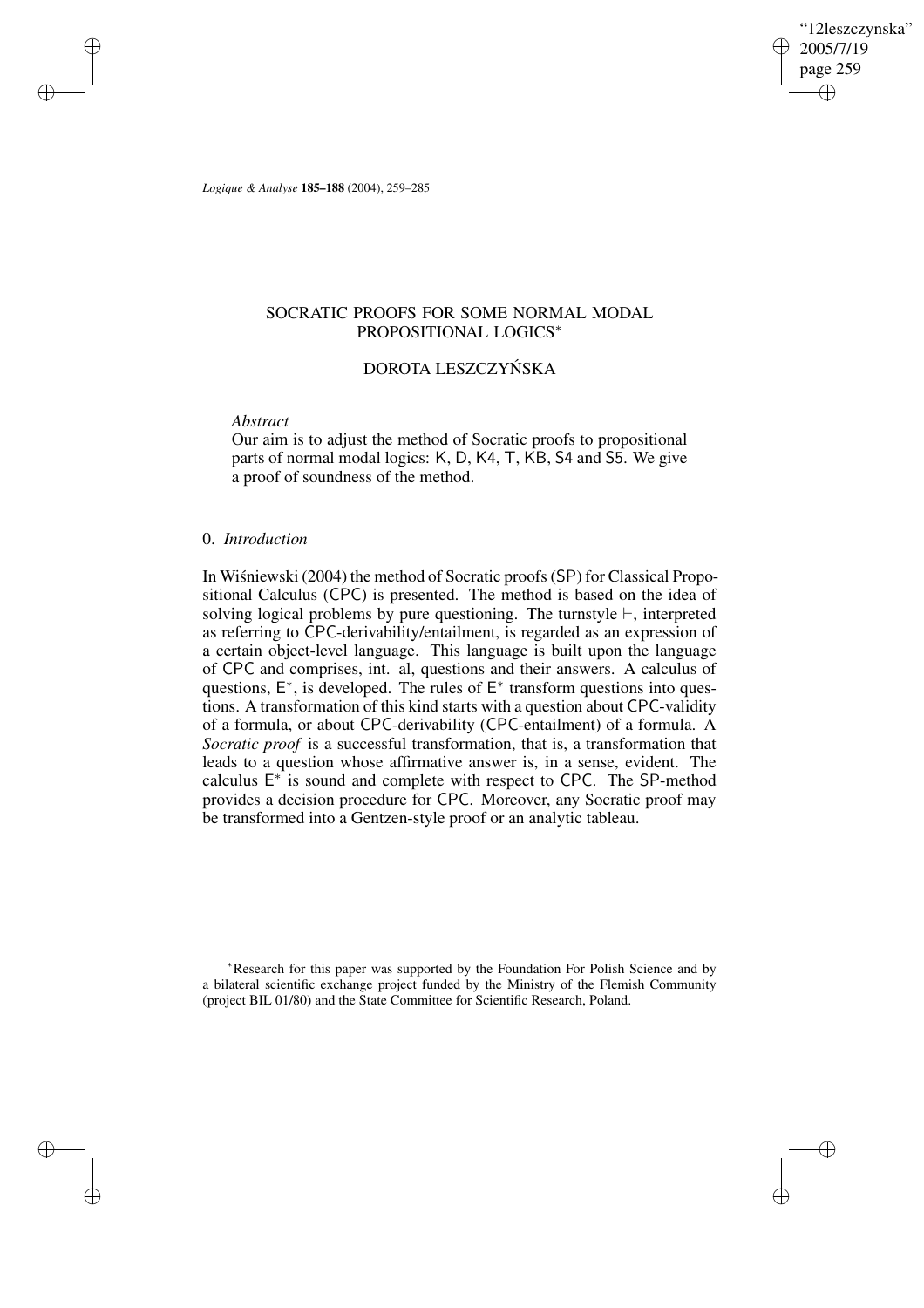260 DOROTA LESZCZYŃSKA

"12leszczynska" 2005/7/19 page 260

✐

✐

✐

✐

So far the SP-method has been applied to first-order logic (Wisniewski and Shangin (forthcoming)), to some propositional paraconsistent logics (Wisniewski, Vanackere and Leszczyńska (2005)) and to intuitionistic logic (Skura (forthcoming)). Some theorem provers based on the SP-method are available on the Web.<sup>1</sup> The aim of this paper is to adjust the SP-method to propositional parts of the modal logics: K, D, K4, T, KB, S4 and S5. Our plan is the following. Section 1 is devoted to a more detailed description of the SPmethod for CPC. In Section 2 we characterize an extension of the language M of modal propositional logics. This extension is an object-level language, in which questions about validity of formulas of M can be asked. We call it M<sup>∗</sup> . Language M<sup>∗</sup> can be extended further so that questions of derivability would be expressible. We will not do it here, however. In Section 3 we give an intuitive description of the SP-method for modal logics. Then we develop some "erotetic" modal calculi of questions. The problem of soundness is addressed in Section 4.

1. *The Calculus of Questions* E ∗

From a proof-theoretical perspective, the SP-method for CPC is a variant of a sequent-calculus method. What is transformed when a rule is applied, is a question containing one or more sequents which are: (a) single-conclusioned (there is always a single formula right of the turnstyle) and (b) both-sided (a non-empty sequence of formulas may occur left of the turnstyle). In the schemas of rules presented below the  $\alpha$ ,  $\beta$ -notation (after Smullyan (1968)) is used, according to the following table:

| $\alpha$          | $\alpha_1$ | $\alpha_2$ |  |                  |   | Ο2 |  |
|-------------------|------------|------------|--|------------------|---|----|--|
| $A \wedge B$      | А          | B          |  | $\neg(A \land B$ |   |    |  |
| $\neg (A \vee B)$ | $\neg A$   | $\neg B$   |  | $A \vee B$       | А |    |  |
|                   | А          |            |  |                  |   |    |  |

The rules of calculus  $E^*$  are the following:<sup>2</sup>

 $1$  See http://logica.ugent.be/albrecht/socratic.html and http://logica.ugent.be.albrecht/socratic-modal.htm.

<sup>2</sup>We present the complete list of rules of  $E^*$  without using the  $\alpha$ ,  $\beta$ -notation in Appendix 1.

✐

✐

✐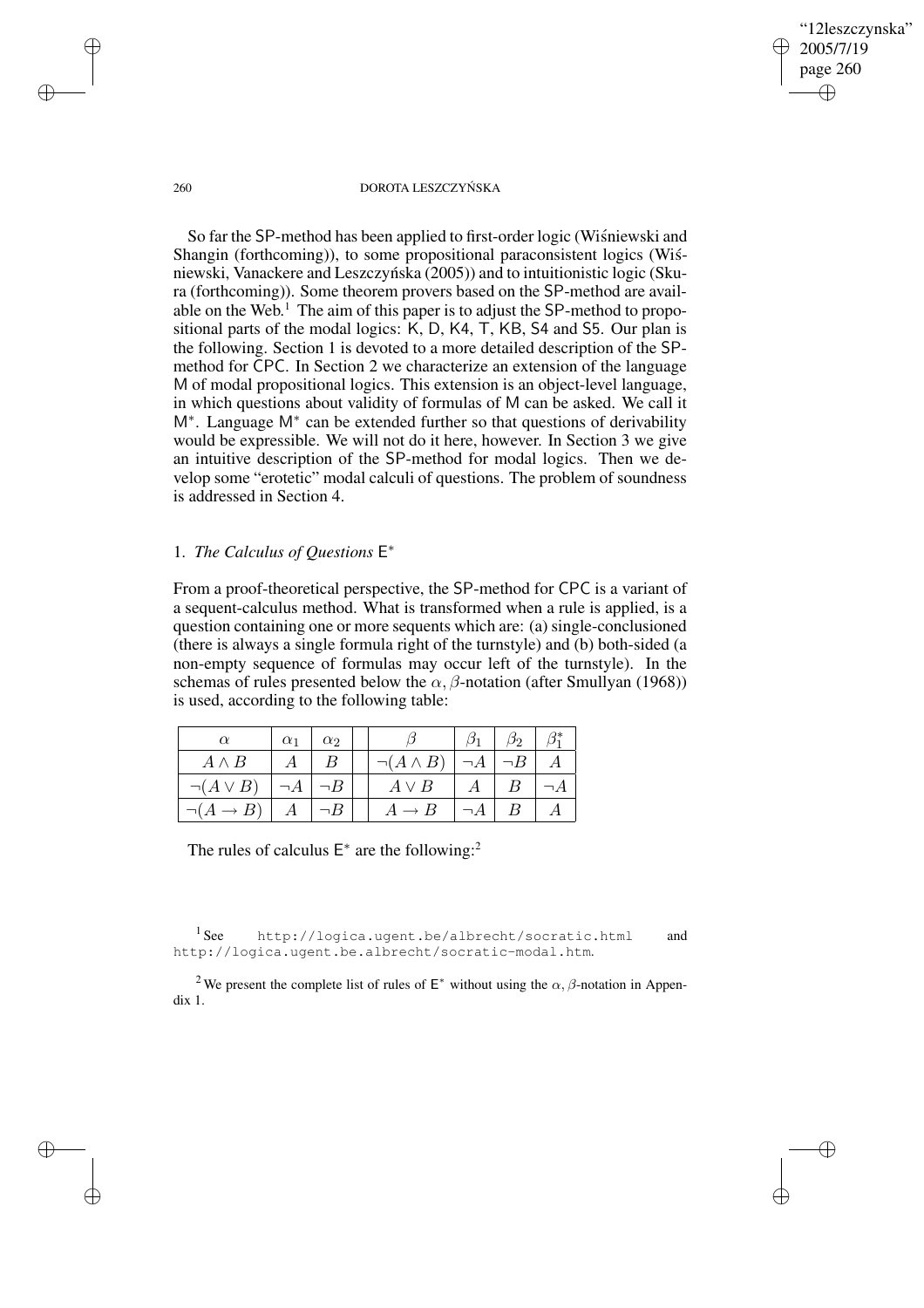✐

### SOCRATIC PROOFS FOR SOME NORMAL MODAL PROPOSITIONAL LOGICS 261

$$
L_{\alpha}: \frac{?(\Phi; S'\alpha'T\vdash C; \Psi)}{?(\Phi; S'\alpha_1'\alpha_2'T\vdash C; \Psi)} \qquad R_{\alpha}: \frac{?(\Phi; S\vdash \alpha;\Psi)}{?(\Phi; S\vdash \alpha_1; S\vdash \alpha_2; \Psi)}
$$
\n
$$
L_{\beta}: \frac{?(\Phi; S'\beta'T\vdash C; \Psi)}{?(\Phi; S'\beta_1'T\vdash C; S'\beta_2'T\vdash C; \Psi)} \qquad R_{\beta}: \frac{?(\Phi; S\vdash \beta;\Psi)}{?(\Phi; S'\beta_1^* \vdash \beta_2; \Psi)}
$$
\n
$$
L_{\neg \neg \vdots} \frac{?(\Phi; S'\neg \neg A'T\vdash C; \Psi)}{?(\Phi; S'\neg A'T\vdash C; \Psi)} \qquad R_{\neg \neg \vdots} \frac{?(\Phi; S\vdash \neg \neg A;\Psi)}{?(\Phi; S\vdash \neg A;\Psi)}
$$

where  $\Phi$ ,  $\Psi$  stand for finite (possibly empty) sequences of sequents, S, T stand for finite (possibly empty) sequences of CPC-formulas, and A represents a single CPC-formula. The semicolon ';' is a concatenation-sign for sequences of sequents, and the sign  $\prime$  is the concatenation-sign for sequences of CPC-formulas. An application of a rule amounts to the elimination of a connective or a double negation. The method proceeds by transforming questions into questions. A transformation terminates when either: (1) each sequent contained in the last question is of one of the following forms:

(a)  $T'B'U \vdash B$ 

✐

✐

✐

✐

- (b)  $T'B'U'\neg B'W \vdash C$
- (c)  $T'\neg B'U'B'W \vdash C$

or (2) no rule can be applied to the last question. A *Socratic proof* of sequent  $S \vdash A$  in  $E^*$  is a finite sequence of questions  $\langle Q_1, Q_2, ..., Q_n \rangle$  such that:  $Q_1 = ?(S \vdash A)$ , each question results from the previous one by a rule of  $E^*$ , and each sequent contained in the last question is of the form (a), (b) or (c). For example, the following is a Socratic proof of  $\vdash ((p \rightarrow q) \land p) \rightarrow q$ :

| -1. | $?(\vdash ((p \rightarrow q) \land p) \rightarrow q))$ |                           |
|-----|--------------------------------------------------------|---------------------------|
| 2.  | $?((p \rightarrow q) \land p \vdash q)$                | by rule $R_{\rightarrow}$ |
| 3.  | $?((p \rightarrow q), p \vdash q)$                     | by rule $L_{\wedge}$      |
| 4.  | $?(\neg p, p \vdash q; q, p \vdash q)$                 | by rule $L_{\rightarrow}$ |

It can be shown that a sequent  $S \vdash A$  has a proof in  $E^*$  if and only if the formula  $A$  is CPC-derivable from  $S$  (is CPC-entailed by  $S$ ). Similarly, a sequent of the form  $\vdash A$  is provable in  $E^*$  if and only if A is CPC-valid. Thus Socratic proofs in E<sup>\*</sup> are formal devices by means of which both CPCderivability/entailment and CPC-validity can be established.

In the case of modal logics, however, we are interested mainly in validity. For that reason we shall restrict ourselves to questions based on *right-sided sequents*, that is, sequents of the form  $\vdash T$ , where T is a finite and non-empty sequence of indexed formulas of the language of a modal propositional logic. These questions are expressions of a certain object-level language M<sup>∗</sup>, which we will construct in the next section.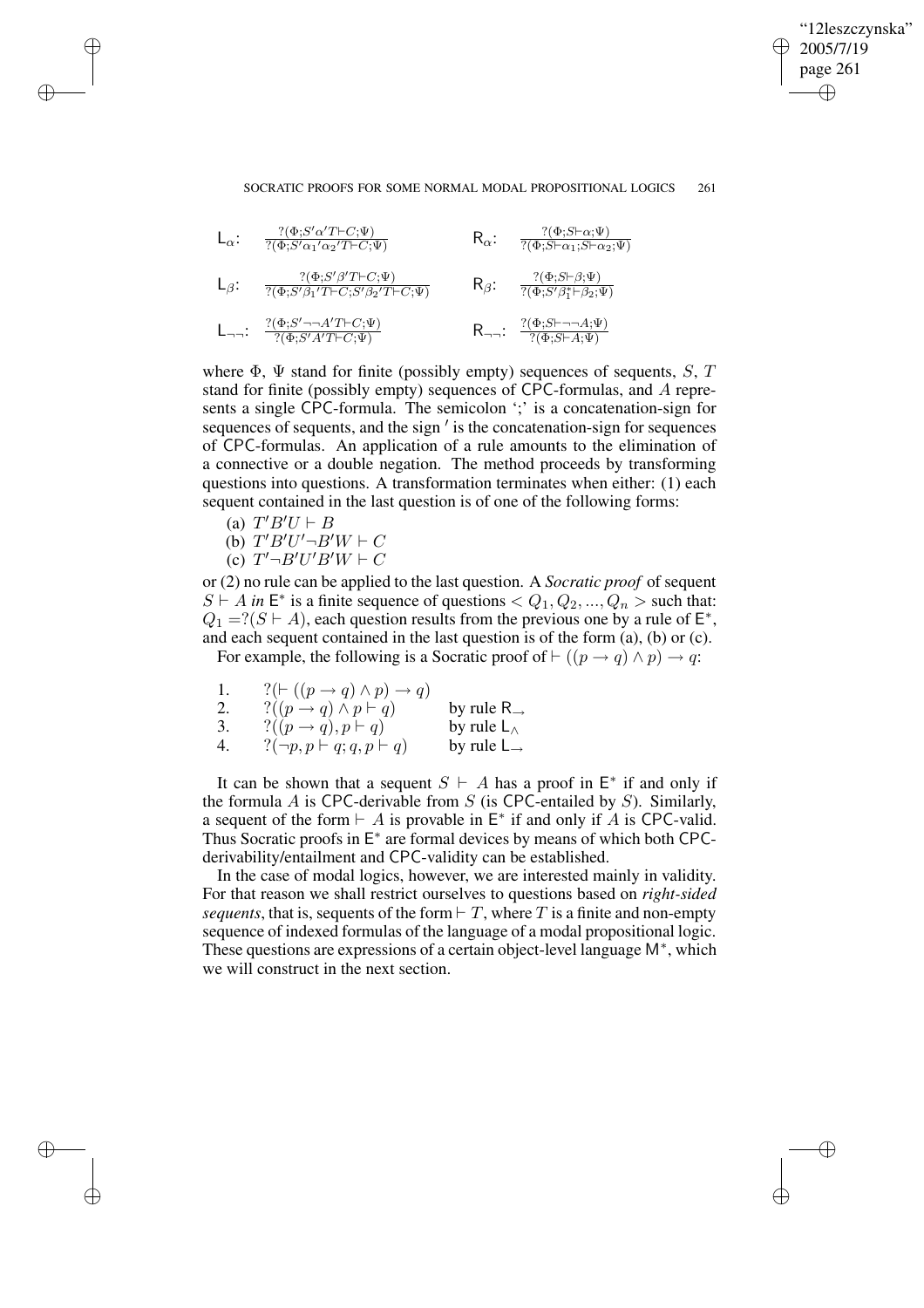"12leszczynska" 2005/7/19 page 262 ✐ ✐

✐

✐

#### 262 DOROTA LESZCZYŃSKA

# 2. *The Object-level Language* M<sup>∗</sup>

# 2.1. *Syntax of* M<sup>∗</sup>

Let us designate by M the language of modal propositional calculus with ∧ (conjunction),  $\vee$  (disjunction),  $\rightarrow$  (implication),  $\neg$  (negation),  $\square$  (necessity operator),  $\Diamond$  (possibility operator) as primitives. (For simplicity we do not consider equivalence, strict implication and strict equivalence.) We use  $p, q$ ,  $r$ , ... for propositional variables of M, and  $A$ ,  $B$ ,  $C$ , ... as metavariables for formulas of M. The expression "iff" is an abbreviation of "if and only if". We use the standard set-theoretic terminology and notation.

Language M is our first object-level language. In order to adjust the method of Socratic proofs to modal logics we have to extend the language M to a language M<sup>∗</sup> , in which questions about logical properties may be asked. The vocabulary of M<sup>\*</sup> includes the vocabulary of M as well as symbols:  $\vdash$ , ?, and the numerals 1, 2, ... . Sequences of numerals will be called *indices*. First we give some definitions and then we will comment on them.

If A is a formula of M and  $\langle i_1,...,i_n\rangle$  is a finite, non-empty sequence of numerals (that is an index), then an expression of the form:

 $(1.1.)$   $(A)^{i_1,...,i_n}$ 

# is an *indexed formula* of M<sup>∗</sup> .

By an *indexed literal* we shall mean an indexed variable or an indexed negation of a variable. Indices do not occur inside indexed formulas of M<sup>∗</sup> . We shall write  $S, T, \ldots$  for finite sequences of indexed formulas. For convenience, we adopt the following convention:

In a metalinguistic expression of the form:

 $(1.2.)$   $(A)^{\phi(i_n)}$ 

symbol  $\phi(i_n)$  represents a finite sequence of numerals which has numeral  $i_n$ as its last term. Thus the expression  $(A)^{\phi(i_n)}$  represents any indexed formula of the form:  $(A)^{i_1,...,i_n}$ , where  $n \ge 1$ . For example, indexed formulas:  $(p)^3$ ,  $(p \rightarrow q)^{1,2,3}$  and  $(\Box p)^{1,3}$  are represented by the metalinguistic expression  $(A)^{\phi(3)}$ .

The role of the indices is twofold. First, we use *numerals* as 'indicators' of possible worlds of a Kripke frame. Second, *the order in which the numerals occur* in an index gives us a partial description of the accessibility relation in the frame.

✐

✐

✐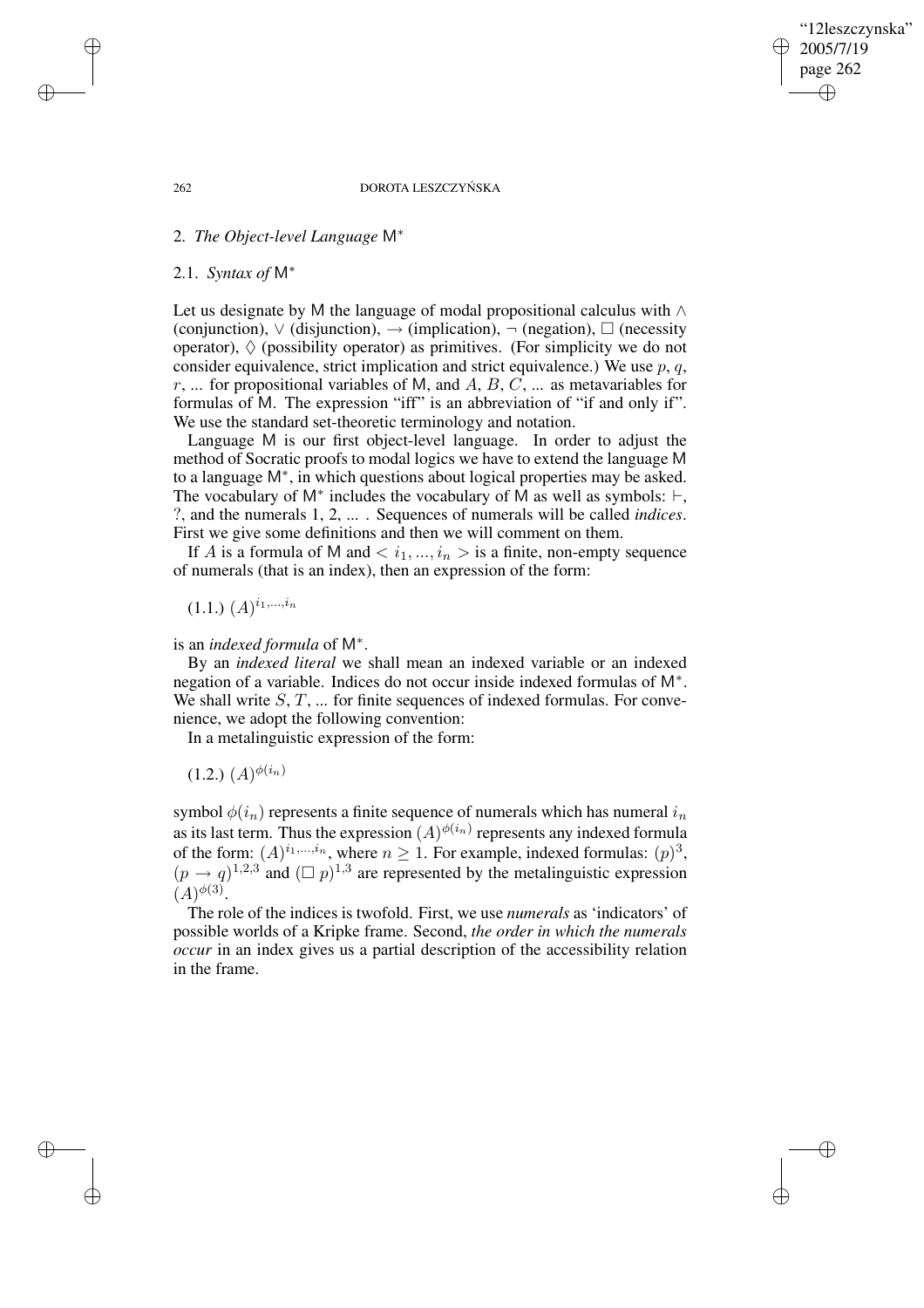✐

Now we give a full description of the language M<sup>∗</sup> . In order to avoid possible misunderstandings, we will be applying the word 'formula' to wellformed expressions of language M, and the abbreviation 'wff' to well-formed expressions of language M<sup>\*</sup>. The wffs of M<sup>\*</sup> are: indexed formulas, declarative wffs (d-wffs) and questions.

By a (right-sided) *sequent of* M<sup>∗</sup> we mean an expression of the form:

 $(1.3.) \vdash T$ 

✐

✐

✐

✐

where  $T$  is a finite and non-empty sequence of indexed formulas. We distinguish the class of *atomic sequents of* M<sup>∗</sup> , that is, expressions of the form:

 $(1.4.) \vdash (A)^1$ 

*Atomic d-wffs of* M<sup>∗</sup> are sequents of M<sup>∗</sup> . *Compound d-wffs of* M<sup>∗</sup> are sequences of sequents of M<sup>\*</sup>. We shall use Greek lower-case letters  $\varphi$ ,  $\psi$ as metalinguistic variables for atomic d-wffs of M<sup>∗</sup> , and Greek upper-case letters Φ, Ψ as metavariables for compound d-wffs of M<sup>∗</sup> . For simplicity, we use notions of a one-sequent question and a many-sequent question. A *one-sequent question of* M<sup>∗</sup> is an expression of the form:

 $(1.5.)$  ?( $\vdash$  T)

where  $\vdash T$  is a sequent of M<sup>\*</sup>. A *many-sequent question of* M<sup>\*</sup> is an expression of the form:

 $(1.6.)$  ?( $\vdash S, ..., \vdash T$ )

where  $\vdash S, ..., \vdash T$  are sequents of M<sup>\*</sup>. We shall say that sequents  $\varphi, ..., \psi$ are *contained* in a question  $?(\varphi, ..., \psi)$ . *Questions* of M<sup>\*</sup> are one-sequent questions and many-sequent questions, exclusively. We use  $Q, Q', Q_1, ...$ for questions of M<sup>∗</sup> .

2.2. *Semantics of* M<sup>∗</sup>

In what follows the letter  $L$  will stay for any of the logics:  $K$ ,  $D$ ,  $K4$ ,  $T$ ,  $S4$ , KB, S5. An expression 'L-properties' refers to properties of the accessibility relation that are characteristic to a given logic  $L$ . These are listed below.<sup>3</sup>

<sup>3</sup> We use here the terminology of Priest (2001) and Hughes and Cresswell (1996).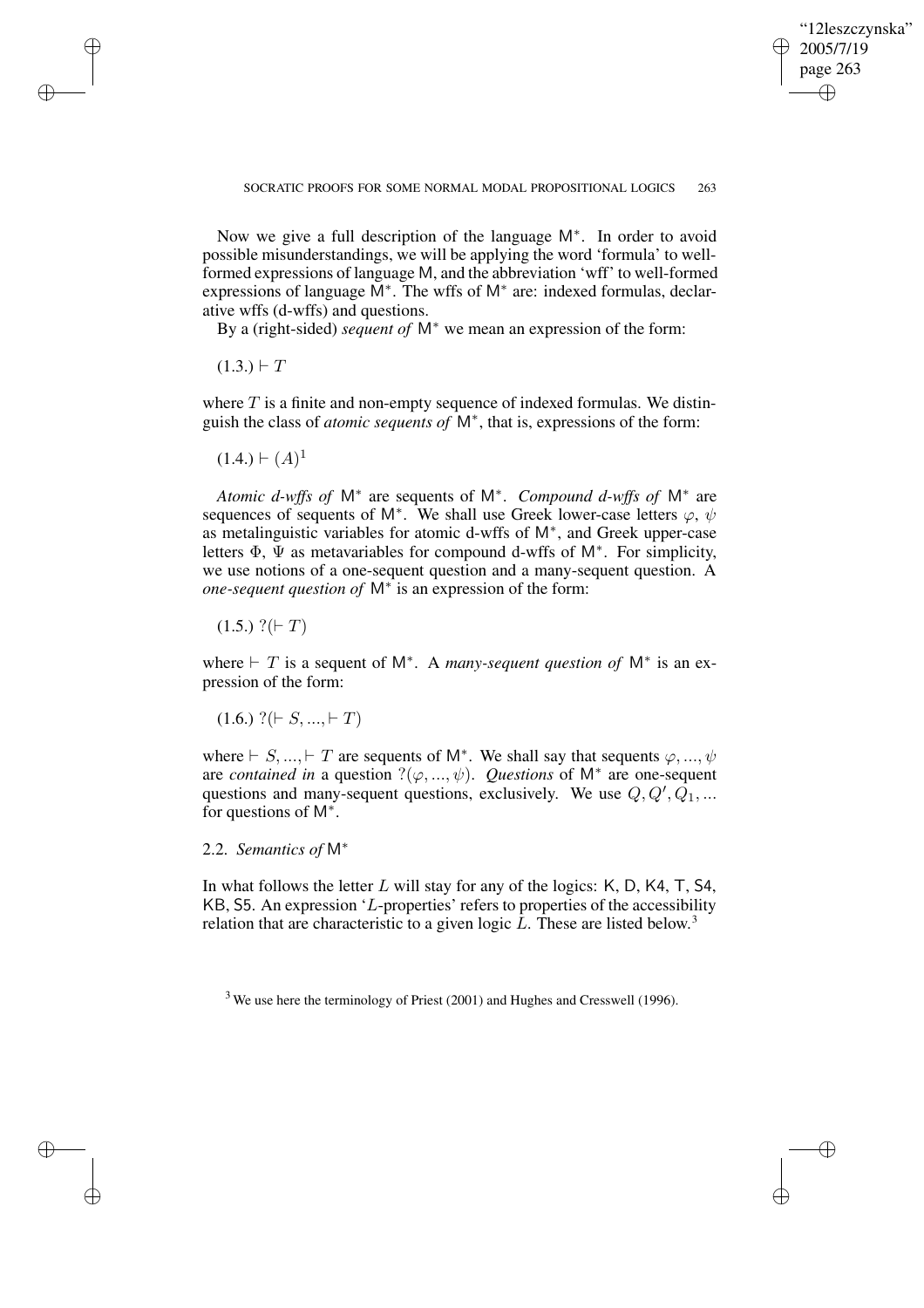# *"12leszczynska" 2005/7/19 page 264* ✐ ✐

✐

✐

#### 264 DOROTA LESZCZYŃSKA

|                | Logic $L$ : $L$ -properties:           |
|----------------|----------------------------------------|
| Κ              | no properties                          |
| D              | extendability                          |
| K4             | transitivity                           |
| Т              | reflexivity                            |
| KB             | symmetry                               |
| S <sub>4</sub> | transitivity and reflexivity           |
| S <sub>5</sub> | transitivity, reflexivity and symmetry |
|                |                                        |

In the case of language M we make use of standard notions of Kripke's semantics. By a *frame* we mean an ordered pair  $\langle W, R \rangle$ , where W is a non-empty set (intuitively, of *possible worlds*) and R is a dyadic relation defined over W (and called the *accessibility relation*). A *valuation on a frame*  $\lt$  *W*, *R*  $>$  is a function satisfying the standard conditions. A model  $\langle W, R, V \rangle$  is a frame  $\langle W, R \rangle$  together with a valuation V on it.

We shall say that a formula A is *true in a world* w *of a model*  $\lt W, R, V >$ (or that it holds in w) iff  $V(A, w) = 1$ . A formula A is *valid in a model*  $\langle W, R, V \rangle$  iff for every  $w \in W$ ,  $V(A, w) = 1$ . A formula A is K – valid iff A is valid in every model. The notions of D-, K4-, T-, KB-, S4-, S5 validity of a formula of M are defined as usual. Generally, a formula A of M is L-valid if A is valid in every model  $\lt W, R, V >$  in which R has the L-properties.

Before we introduce the notion of validity of a sequent of M<sup>∗</sup> , we need to 'interpret' sequents in frames. In order to do this we have to define some auxiliary notions.

Let  $S = (A_1)^{\phi(i_1)}, ..., (A_n)^{\phi(i_n)}$ . The sets  $\{S\}$  and  $\{S\}$  are defined as follows:

- $\mathsf{I}{S} = \{j : j \text{ is a term of some } \phi(i_k), \text{ where } 1 \leq k \leq n\}$
- $I[S] = \{ \leq j, j' > : < j, j' >$  is a subsequence of some  $\phi(i_k)$  (where  $1 \leq k \leq n$ ) and j immediately precedes j' in  $\phi(i_k)$ }

Thus, if S is a finite sequence of indexed formulas, then  $\{S\}$  is the set of all the numerals that occur in indices of terms of  $S$ , and  $\vert S \vert$  is the set of all the ordered pairs  $\langle j, j' \rangle$  that are subsequences of indices of terms of S, but with the restriction that j immediately precedes  $j'$  in an index. The idea is simple. For a sequent  $\vdash S$  and a frame  $\lt W, R >$  we are going to map the set  $\{S\}$  into W, and, analogously, the set  $\lfloor S \rfloor$  — into R. We shall call such a mapping an interpretation of sequent  $\vdash S$  in frame  $\lt W, R >$ . More formally:

✐

✐

✐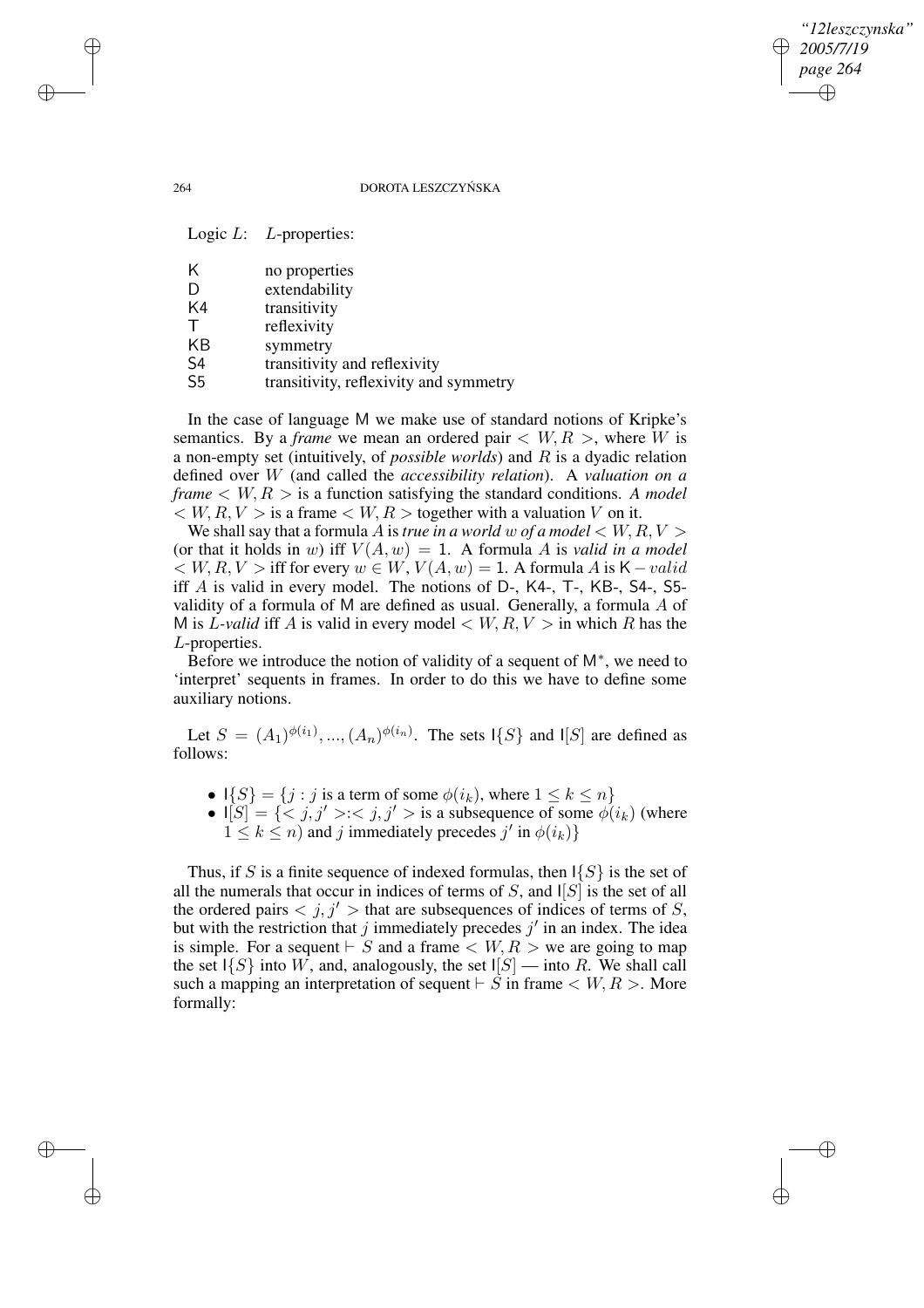✐

*Definition* 2.1: Let  $S = (A_1)^{\phi(i_1)}, ..., (A_n)^{\phi(i_n)}$ . By an interpretation of *sequent*  $\vdash S$  in *a* frame  $\lt W, R > we$  *mean a* function f:  $\vert \{S\} \vert \rightarrow W$ *satisfying the following condition:*

(\*) if 
$$
i, j > \in I[S]
$$
, then  $\in R$ .

✐

✐

✐

✐

We say that a sequent  $\varphi$  is *interpretable in* a frame  $\langle W, R \rangle$  iff there exists an interpretation of  $\varphi$  in  $\lt$  W, R  $>$ .

For clarity, let us note a few facts about sequents and their interpretations.

*Fact 1*: *There usually exists more than one interpretation of a sequent in a* given frame. For example, let  $\vdash S$  be  $\vdash (p)^{1,2}$ ,  $(p \rightarrow q)^{2,3}$  , and let  $W \leq W, R > be$  such that:  $W = \{w, w', w'', w'''\}$ , and  $R = \{w, w' > 0\}$  $\langle w', w'' \rangle, \langle w'', w''' \rangle, \langle w''', w'' \rangle.$  We have  $\{S\} = \{1, 2, 3\}$  and  $I[S] = \{ <1, 2>, <2, 3> \}$ . There are exactly four interpretations of  $\vdash S$  $in < W, R >$ , *namely:* 

 $f: f(1) = w, f(2) = w', f(3) = w''$  $g: g(1) = w', g(2) = w'', g(3) = w'''$  $\check{h}$ :  $\check{h}(1) = w''$ ,  $\check{h}(2) = w'''$ ,  $\check{h}(3) = w$  $k: k(1) = w^{\prime\prime\prime}, k(2) = w, k(3) = w^{\prime}$ 

*Fact* 2: *For every sequent*  $\varphi$  *there exists a frame*  $\langle W, R \rangle$  *such that*  $\varphi$  *is interpretable in*  $\lt$  *W*, *R*  $>$ *.* 

As an illustration we give a 'recipe' for constructing, for a given sequent  $\varphi$ : (i) a certain frame  $\langle W, R \rangle$ , and (ii) an interpretation of  $\varphi$  in  $\langle W, R \rangle$ . Let  $\varphi = S$ . We put: (i)  $W = 1\{S\}$  and  $R = 1\{S\}$ , and (ii) the identity function  $f: \{S\} \rightarrow W$  as the interpretation of  $\vdash S$  in  $\lt W, R >$ .

A frame constructed for a sequent  $\varphi$  according to (i) will be called a *canonical frame* for  $\varphi$ , and an interpretation of  $\varphi$  in its canonical frame, constructed according to (ii), will be called the *canonical interpretation of* ϕ *in its canonical frame*.

*Fact 3*: *Every sequent is interpretable in more than one frame. Indeed, for a* given sequent  $\varphi$ , *it is enough to consider its canonical frame*  $\langle W, R \rangle$ and any frame  $\langle W', R' \rangle$  such that W is included in W', R is included *in*  $R'$ , *and the inclusion is proper in at least one case. The <i>identity function remains an interpretation of sequent*  $\varphi$  *in any such frame.* 

*Fact 4*: *It may be the case that a sequent is not interpretable in some frames. Here are two examples: sequent*  $\varphi = \vdash (p)^{1,2}$  *is not interpretable in any*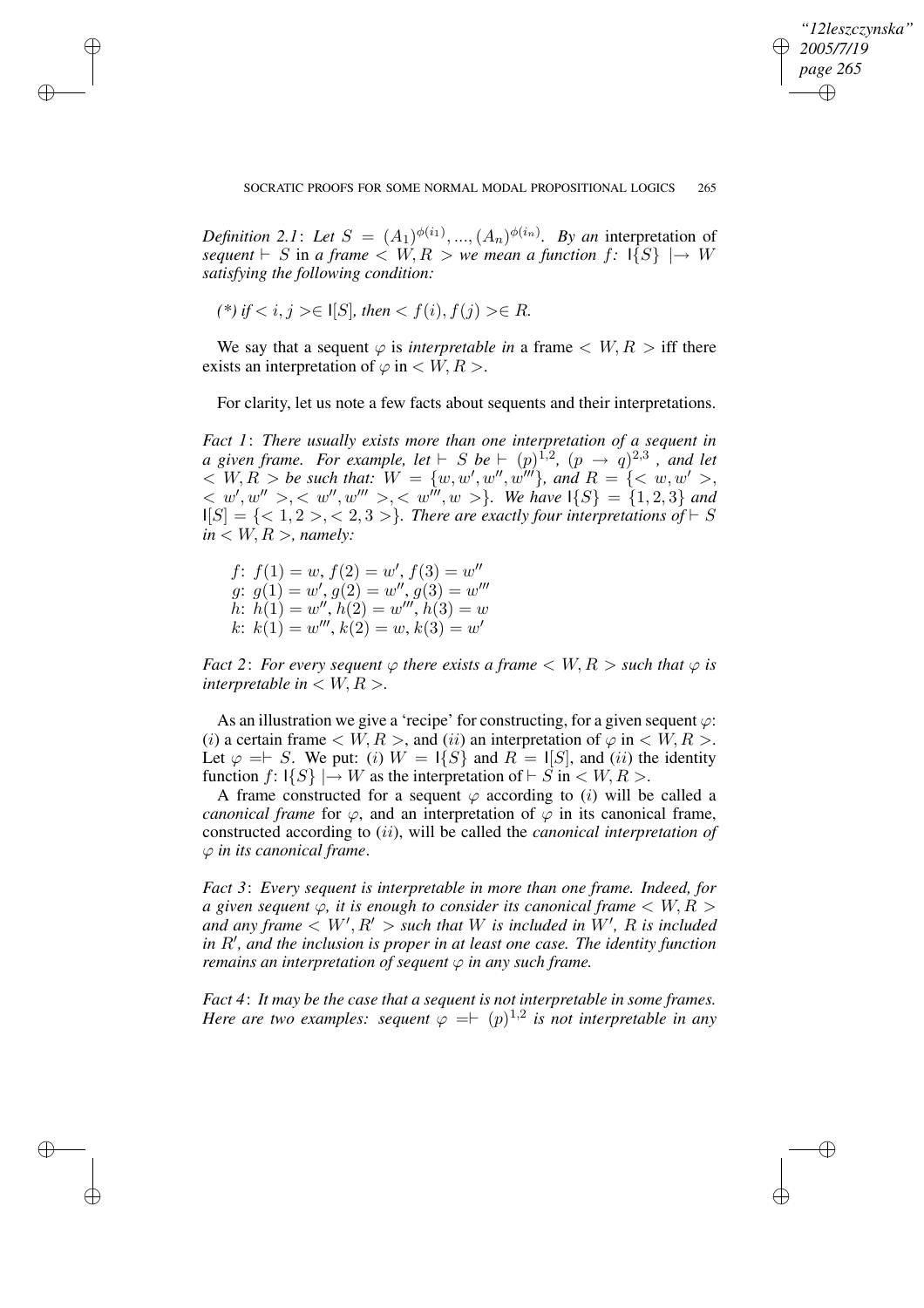*"12leszczynska" 2005/7/19 page 266* ✐ ✐

✐

✐

#### 266 DOROTA LESZCZYŃSKA

*frame*  $\lt W, R >$  *such that* R *is empty; sequent*  $\varphi = \vdash (p)^{1,2,3}$  *is not interpretable in any frame*  $\langle W, R \rangle$  *such that*  $R = \{ \langle w, w' \rangle \}$  *and*  $w \neq w'$ *.* 

*Fact* 5: *Every sequent*  $\vdash$  *S such that*  $\vert [S]$  *is empty is interpretable in every frame* < W, R >*, as the (\*) condition is vacuously satisfied. Indeed, in such a case any function*  $f: \{S\} \rightarrow W$  *is an interpretation of*  $\vdash S$  *in*  $\lt W, R >$ .

The notion of validity of a sequent is relativized both to a frame and to an interpretation of the sequent in that frame. In order to define this notion, we shall start with a more elementary notion of satisfaction of a sequent in a model. This notion is also relativized to an interpretation of a sequent. Roughly speaking, a sequent  $\varphi = \vdash (A_1)^{\phi(i_1)}, ..., (A_n)^{\phi(i_n)}$  is satisfied in a model  $\langle W, R, V \rangle$  (under an interpretation f of  $\varphi$  in  $\langle W, R \rangle$ ), if *at least one* formula  $A_k$  ( $1 \leq k \leq n$ ) is true in the world assigned to numeral  $i_k$  by interpretation  $f$ . More formally:

*Definition* 2.2: Let  $\langle W, R \rangle$  be a frame and let V be a valuation on  $\langle W, R \rangle$ . A sequent  $\varphi = \vdash (A_1)^{\phi(i_1)}, ..., (A_n)^{\phi(i_n)}$  is satisfied in a model  $\langle W, R, V \rangle$  under an interpretation f of  $\varphi$  in frame  $\langle W, R \rangle$  *iff for some*  $k (1 \leq k \leq n) : V(A_k, f(i_k)) = 1.$ 

*Definition* 2.3: A *sequent*  $\varphi$  *is* valid in a frame  $\langle W, R \rangle$  under an interpretation f of  $\varphi$  in  $\lt$  *W*,  $R >$  *iff for every valuation V on frame*  $\lt$  *W*,  $R >$ , *the sequent*  $\varphi$  *is satisfied in a model*  $\langle W, R, V \rangle$  *ander interpretation*  $f$  *of*  $\varphi$ *in frame*  $\langle W, R \rangle$ *.* 

*Definition* 2.4: *A sequent*  $\varphi$  *is* valid in a frame  $\langle W, R \rangle$  *iff*  $\varphi$  *is valid in*  $W, R >$  *under every interpretation f of*  $\varphi$  *in*  $\lt$  *W, R >.* 

Observe that, according to the above definition, sequent  $\varphi$  is not valid in a frame  $\lt W$ ,  $R >$  iff there exists an interpretation f of  $\varphi$  in  $\lt W$ ,  $R >$  such that  $\varphi$  is not valid in  $\langle W, R \rangle$  under f. Therefore we have:

*Corollary* 2.1: If a sequent  $\varphi$  is not interpretable in a frame  $\lt W, R >$ , then  $\varphi$  *is valid in*  $\lt$  *W*, *R*  $>$ *.* 

*Definition* 2.5: *A sequent*  $\varphi$  *is* K-valid *iff*  $\varphi$  *is valid in every frame.* 

The notion of K-validity of a d-wff of  $M^*$  may be adjusted easily to any L.

*Definition* 2.6: *A sequent*  $\varphi$  *is L*-valid *iff*  $\varphi$  *is valid in every frame*  $\langle W, R \rangle$ *such that* R *has the* L*-properties.*

✐

✐

✐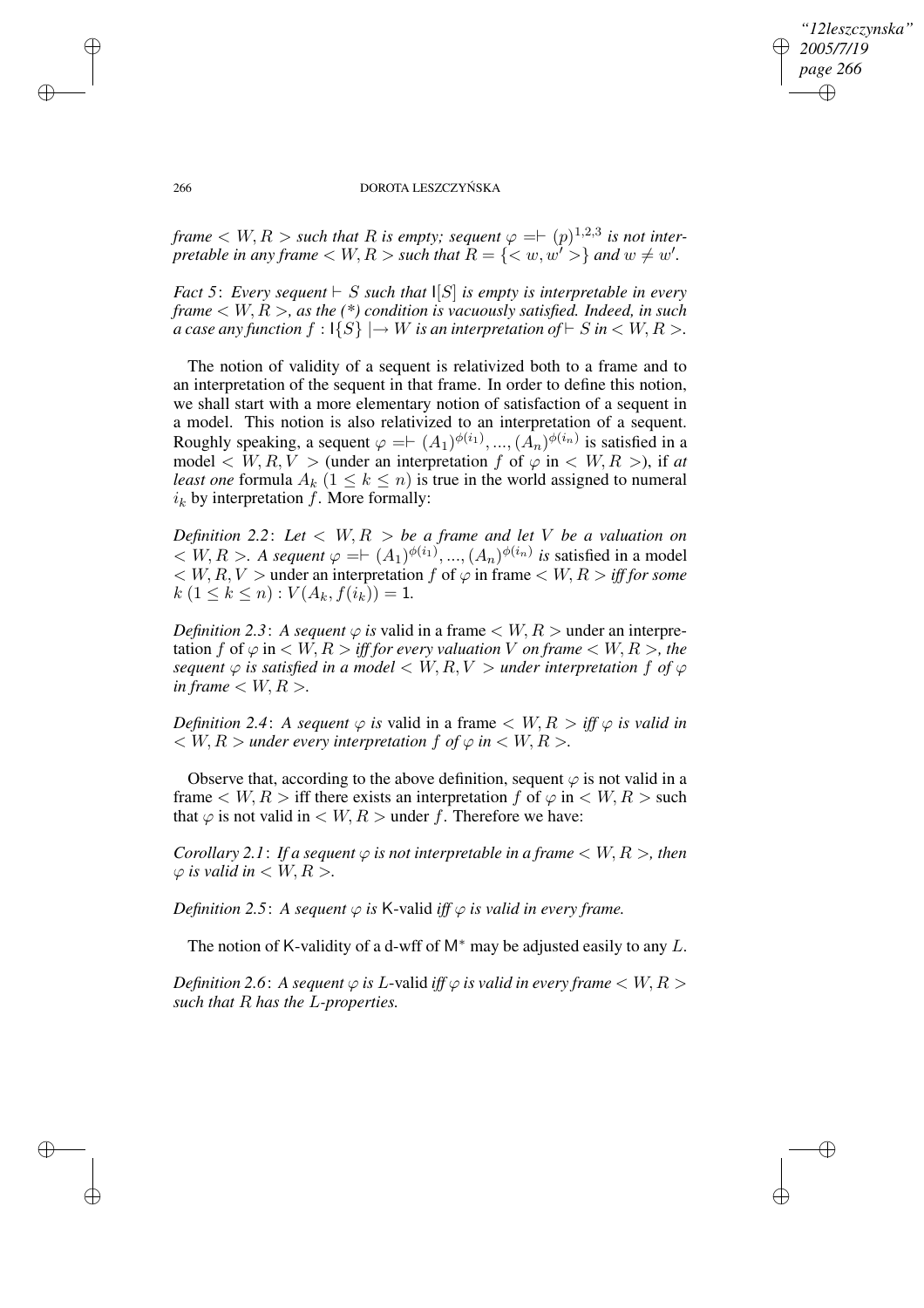✐

## SOCRATIC PROOFS FOR SOME NORMAL MODAL PROPOSITIONAL LOGICS 267

The following corollary immediately follows from the above definitions:

✐

✐

✐

✐

*Corollary* 2.2: *A sequent*  $\varphi$  *is not L*-valid *iff for some model*  $\lt W, R, V >$ , *where* R *has the* L*-properties, and for some interpretation* f *of* ϕ *in frame*  $<$  W, R  $>$ , the sequent  $\varphi$  is not satisfied in the model  $<$  W, R, V  $>$  under f*.*

*Definition* 2.7: *A compound d-wff*  $\Phi = \varphi_1, ..., \varphi_n$  *of*  $\mathsf{M}^*$  *is L-valid iff each term*  $\varphi_i$   $(1 \leq i \leq n)$  *of*  $\Phi$  *is L-valid.* 

The notion of validity defined for d-wffs of M<sup>∗</sup> (*i.e.* for sequences of sequents) generalizes the notion of validity of formulas of the underlying modal language M. In the sequel we will be using two notions of  $L$ -validity (*i.e.* L-validity of a formula of M and L-validity of a d-wff of M<sup>∗</sup> ), but the context should prevent any ambiguities. Now we shall prove:

*Theorem* 2.1: An atomic sequent  $\vdash$   $(A)^{1}$  is L-valid iff the formula A of *language* M *is* L*-valid.*

*Proof.* Let us observe, first, that the set  $\mathcal{I}[(A)^1]$  is empty, and thus the sequent  $\vdash (A)^{1}$  is interpretable in every frame (*cf.* Fact 5). We will show that the lack of L-validity of sequent  $\vdash (A)^{1}$  is tantamount to the lack of L-validity of formula A.

1. Suppose that  $\vdash (A)^1$  is not *L*-valid. Then, by Corollary 2.2, for some frame  $\lt W, R >$  (with R having the L-properties) and for some interpretation f of sequent  $\vdash (A)^1$  in  $\lt W, R >$ , there is a valuation V on  $\lt W, R >$ such that sequent  $\vdash (A)^{1}$  is not satisfied in model  $\lt W, R, V >$  under f. But this means that  $V(A, f(1)) = 0$ . Therefore formula A is not valid in the model  $\langle W, R, V \rangle$ . Hence A is not L-valid.

2. Assume that formula  $A$  is not  $L$ -valid. Therefore for some frame  $\langle W, R \rangle$  (with the L-properties imposed on R) and some valuation V on it there is  $w \in W$  such that  $V(A, w) = 0$ . We define a function  $f: \mathbb{I}\{(A)^1\} \mapsto W$  such that  $f(1) = w$ . The function f is an interpretation of  $\vdash (A)^1$  in  $\lt W, R > (cf.$  Fact 5) and, obviously, the sequent  $\vdash (A)^1$ is not valid in  $\langle W, R \rangle$  under f, and hence it is not *L*-valid.

Theorem 2.1 shows that a one-sequent question of the form  $?(\vdash (A)^1)$ may be interpreted as a question about L-validity of the formula A. One may wonder whether this result may be generalized to non-atomic sequents of M<sup>∗</sup> . Unfortunately, the answer comes to the negative. There is no straightforward correspondence between L-validity of a non-atomic sequent and Lvalidity of formulas of M that occur in the sequent, asthe following examples show. The formula ' $p \lor \neg p$ ' is obviously L-valid. On the other hand, sequent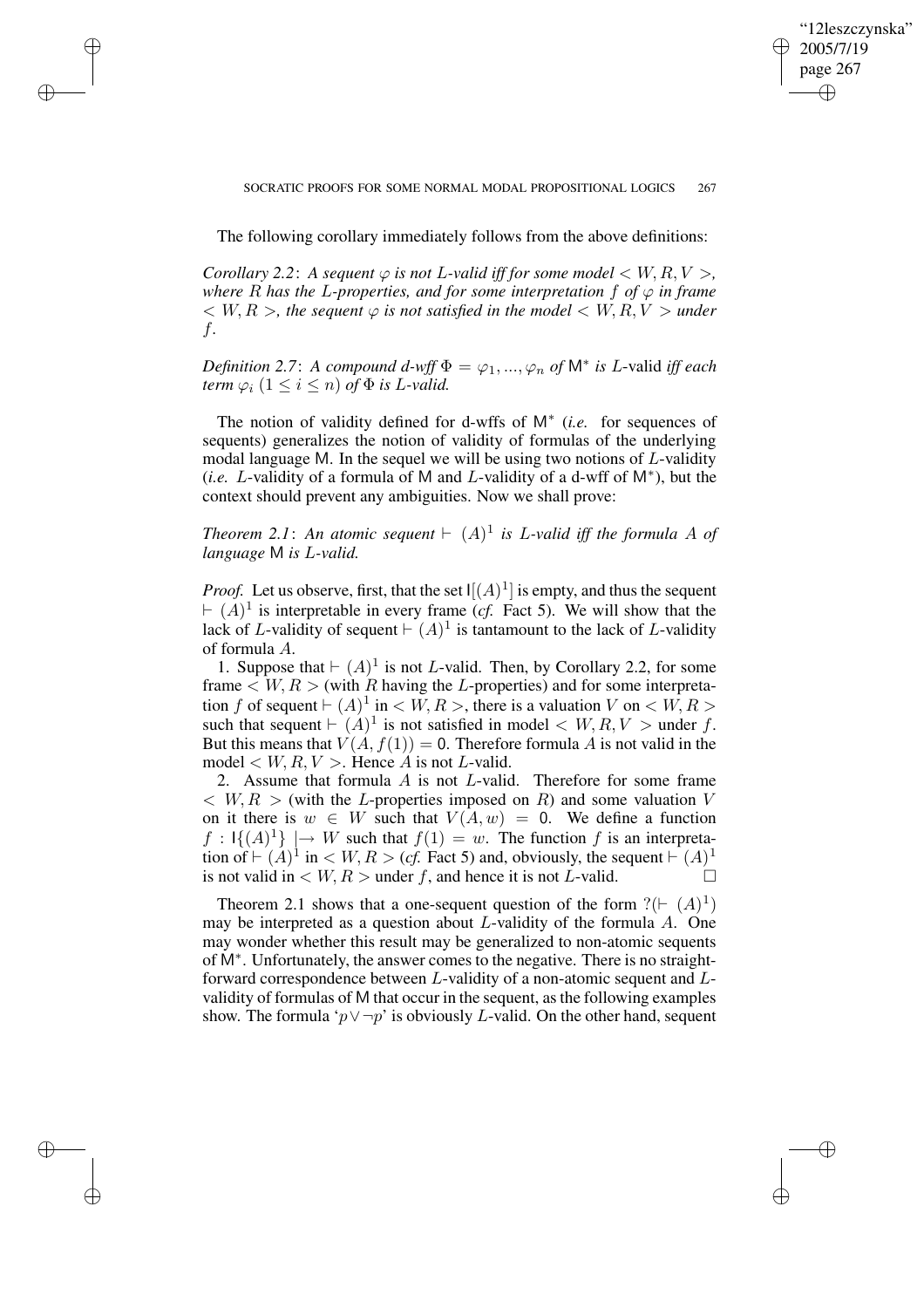✐

## 268 DOROTA LESZCZYŃSKA

 $(a \models (p)^{\phi(i)}, (\neg p)^{\phi(j)}$  is L-valid iff  $i = j$ . Sequent  $\vdash (\Diamond p)^1, (\neg p)^{1,2}$  is K-valid but formula ' $\Diamond p \vee \neg p$ ' is not K-valid.

However, this lack of correspondence between L-validity of non-atomic sequents and L-validity of formulas that occur in them should not worry us. A Socratic proof, as we shall define it in section 3.2, starts with a question of the form  $?(\vdash (A)^1)$ . Hence the SP-method allows us to answer questions about validity of formulas of M. As to non-atomic questions, we may say that a non-atomic, one-sequent question asks about  $L$ -validity of the sequent contained in it, and that a many-sequent question asks about *joint* L-validity of the sequents contained in it.

3. *Calculi* E L

# 3.1. *Some examples*

The aim of this section is to give an intuitive account of the SP-method. We do it in a semi-formal way; the appropriate rules will be introduced in the sequel. As we shall see, a transformation of an initial question may be viewed as an attempt to find a Kripke model falsifying the formula considered in our initial question.

*Example 1*: 
$$
\Box(p \rightarrow q) \rightarrow (\Box p \rightarrow \Box q)
$$

Suppose that one considers whether axiom K is valid in every Kripke model. Alternatively, one may ask if it is the case that in some model there is a world, let us designate it by  $w_1$ , in which  $\Box(p \rightarrow q) \rightarrow (\Box p \rightarrow \Box q)$  does not hold. The last question may be expressed in  $M^*$  in the following way:

$$
(1) ?(\vdash (\Box (p \to q) \to (\Box p \to \Box q))^1)
$$

The analyzed formula gets value 0 iff value 1 is assigned to its antecedent (and thus 0 to its negation), and value 0 is assigned to the consequent. The same pertains to formula  $\Box p \rightarrow \Box q$ , so one arrives at:

(2) 
$$
?(\vdash (\neg \Box (p \rightarrow q))^1, (\neg \Box p)^1, (\Box q)^1)
$$

But formula  $\Box q$  does not hold in  $w_1$  iff propositional variable q is assigned value 0 in some world, say  $w_2$ , which is accessible from  $w_1$ . Thus one may ask the question:

(3) 
$$
?(\vdash (\neg \Box (p \rightarrow q))^{1}, (\neg \Box p)^{1}, (q)^{1,2})
$$

✐

✐

✐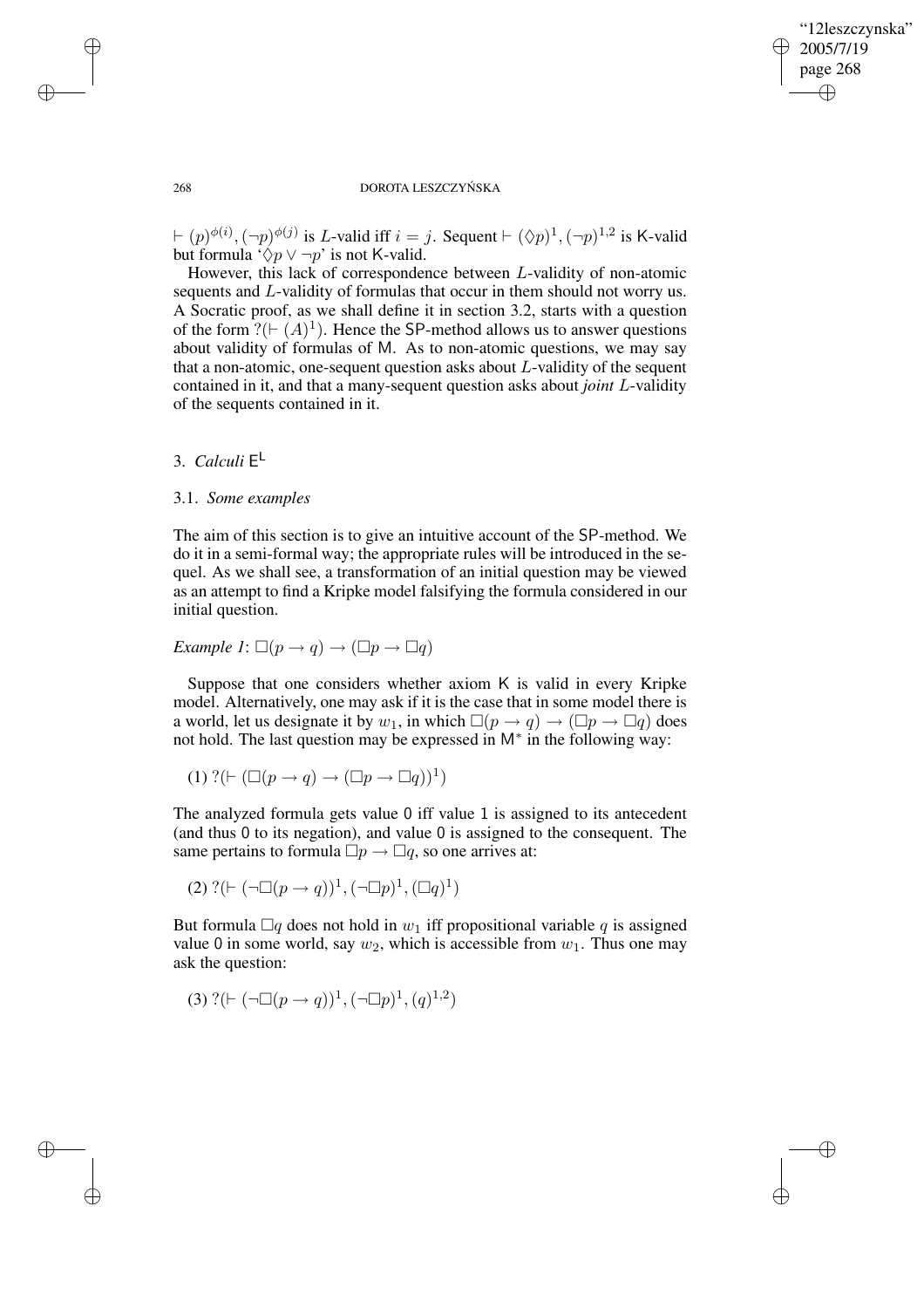$\bigoplus$ 

✐

Placing numeral 2 next to 1 indicates that  $w_2$  is accessible from  $w_1$ . Obviously, formulas of the form:  $\neg \Box A$  and  $\Diamond \neg A$  have equal values in any world, so we arrive at:

(4) ?(` (♦¬(p → q))<sup>1</sup> ,(♦¬p) 1 ,(q) 1,2 )

✐

✐

✐

✐

Now observe that a formula of the form  $\Diamond A$  is assigned value 0 in world  $w_1$  iff formula A is assigned value 0 in every world accessible from  $w_1$ . Thus we may ask:

$$
(5) ?(\vdash (\Diamond \neg (p \rightarrow q))^{1}, (\neg (p \rightarrow q))^{1,2}, (\Diamond \neg p)^{1}, (\neg p)^{1,2}, (q)^{1,2})
$$

Again, placing numeral 2 next to 1 indicates that  $w_2$  is accessible from  $w_1$ . Formula  $\neg(p \rightarrow q)$  is false at  $w_2$  iff p is false at  $w_2$  or q is true at  $w_2$ . Hence we have two possibilities:

(6) 
$$
?\, (\vdash (\Diamond \neg (p \rightarrow q))^{1}, \underline{(p)^{1,2}}, (\Diamond \neg p)^{1}, \underline{(\neg p)^{1,2}}, (q)^{1,2};
$$
 and  $\vdash (\Diamond \neg (p \rightarrow q))^{1}, (\neg q)^{1,2}, (\Diamond \neg p)^{1}, (\neg p)^{1,2}, (q)^{1,2})$ 

and an evident answer to our initial question.

*Example* 2:  $\square \square p \rightarrow \square p$ 

The transformation starts with the question: is it the case that formula  $\Box \Box p \rightarrow \Box p'$  does not hold in some world of some Kripke model? We express this question as follows:

$$
(1) ?(\vdash (\Box \Box p \to \Box p)^1)
$$

As above, we may eliminate the implication:

$$
(2) ?(\vdash(\neg \Box \Box p)^1, (\Box p)^1)
$$

and the necessity operator:

(3) ? $(\vdash (\neg \Box \Box p)^1, (p)^{1,2})$ 

Next, the negation sign is introduced in the scope of modality:

(4) ? $(\vdash (\Diamond \neg \Box p)^1, (p)^{1,2})$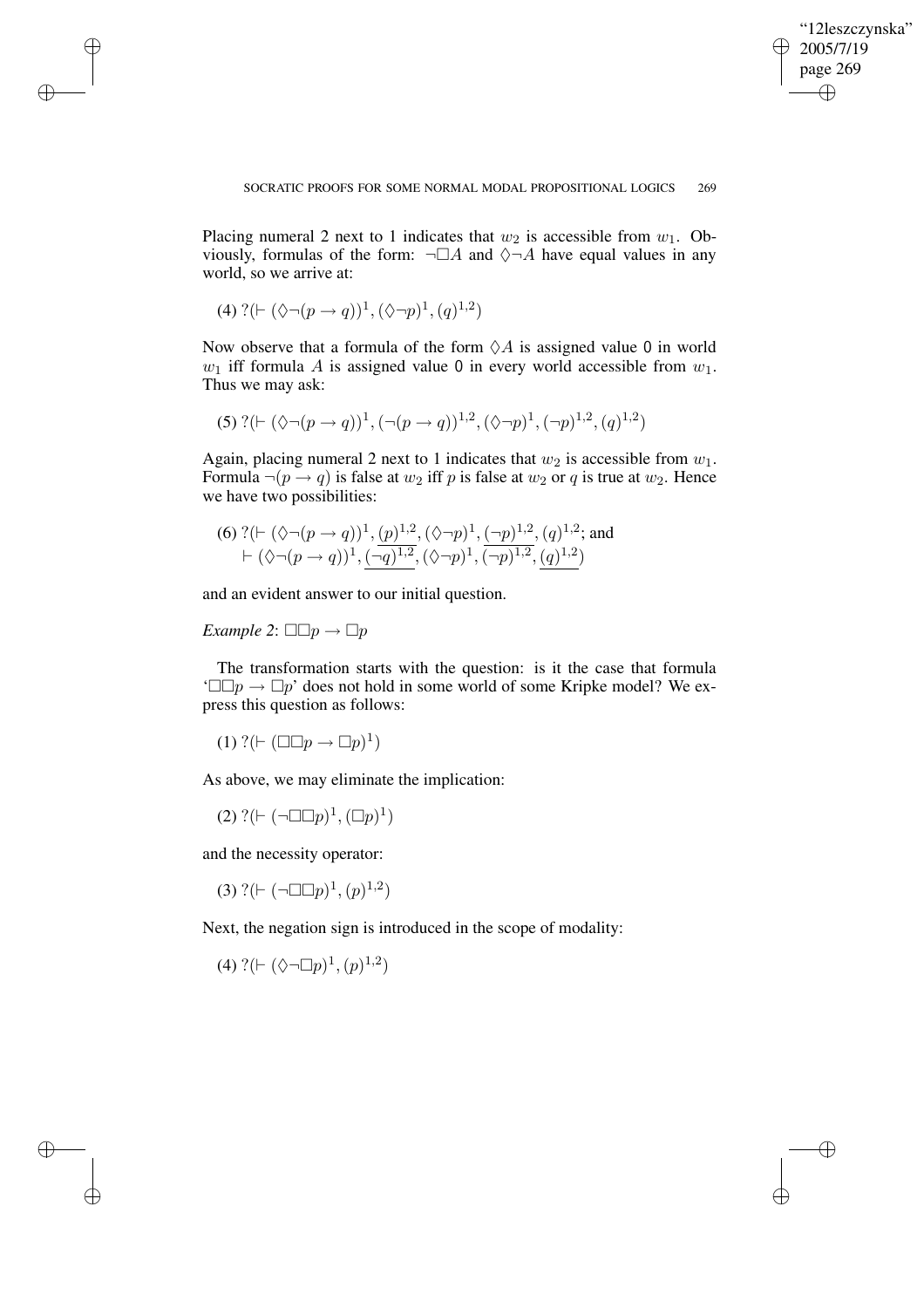✐

#### 270 DOROTA LESZCZYŃSKA

and, as in case of step (5) of the previous example, we arrive at a conclusion that the formula in the scope of possibility operator must be assigned value 0 in  $w_2$ , hence:

(5) ?(
$$
\vdash (\Diamond \neg \Box p)^1
$$
, ( $\neg \Box p)^{1,2}$ , ( $p)^{1,2}$ )  
(6) ?( $\vdash (\Diamond \neg \Box p)^1$ , ( $\Diamond \neg p)^{1,2}$ , ( $p)^{1,2}$ )

The only transformation that may be carried out at that moment is to repeat the reasoning that lead us to step (5) and to 'introduce' formula  $( \neg \Box p)^{1,2}$ once again. In fact, this step may be repeated infinitely many times, but it is obvious that such transformations would be useless. Instead, one may regard that the consideration has been finished and, moreover, one may construct a counter-model using the sequent contained in the last question. What one needs is to consider a canonical frame  $\langle W, R \rangle$  for sequent  $\vdash (\Diamond \neg \Box p)^{1}, (\Diamond \neg p)^{1,2}, (p)^{1,2}, \text{ namely: } W = \{1,2\}, R = \{<1,2>\}, \text{ its }$ canonical interpretation in this frame and a valuation assigning to literal p value 0 in world  $f(2)$ . Thus we have:  $V(\Box p, 1) = 0$  (as world 2 is accessible from world 1),  $V(\Box p, 2) = 1$  (as there is no world accessible from 2 in this frame) and  $V(\Box \Box p, 1) = 1$  (as 2 is the only world accessible from 1). Thus ( $\square \square p \rightarrow \square p$ ) does not hold in world 1.

Note that in order to construct a counter-model it was enough to consider only the value of indexed literals — in this example the sole  $p$  in  $2$  — the values of  $\Box p$  and  $\Box \Box p$  were calculated. It does not have to be the case in general, consider for example the formula ' $\Box p \rightarrow \Diamond p'$ . The transformation will *stop* at a question ?( $\vdash (\Diamond \neg p)^1$ ,  $(\Diamond p)^1$ ), but in this case the information that there is only one world under consideration will be sufficient to construct a counter-model.

*Example*  $3: \Box p \rightarrow \Box \Box p$ 

We shall omit the first three steps and go directly to:

(1) ? $(\vdash (\Diamond \neg p)^1, (\Box p)^{1,2})$ 

Similarly as above, one may regard formula  $\neg p$  as false in  $w_2$  and formula p as false in some  $w_3$ :

(2) 
$$
?(\vdash (\Diamond \neg p)^1, (\neg p)^{1,2}, (p)^{1,2,3})
$$

The transformation stops at this point. There is *no possibility* to introduce  $(p)^{1,3}$ , as  $w_3$  is supposed to stand in accessibility relation to  $w_2$ , but not necessarily to  $w_1$ . The construction of a counter-model is straightforward.

✐

✐

✐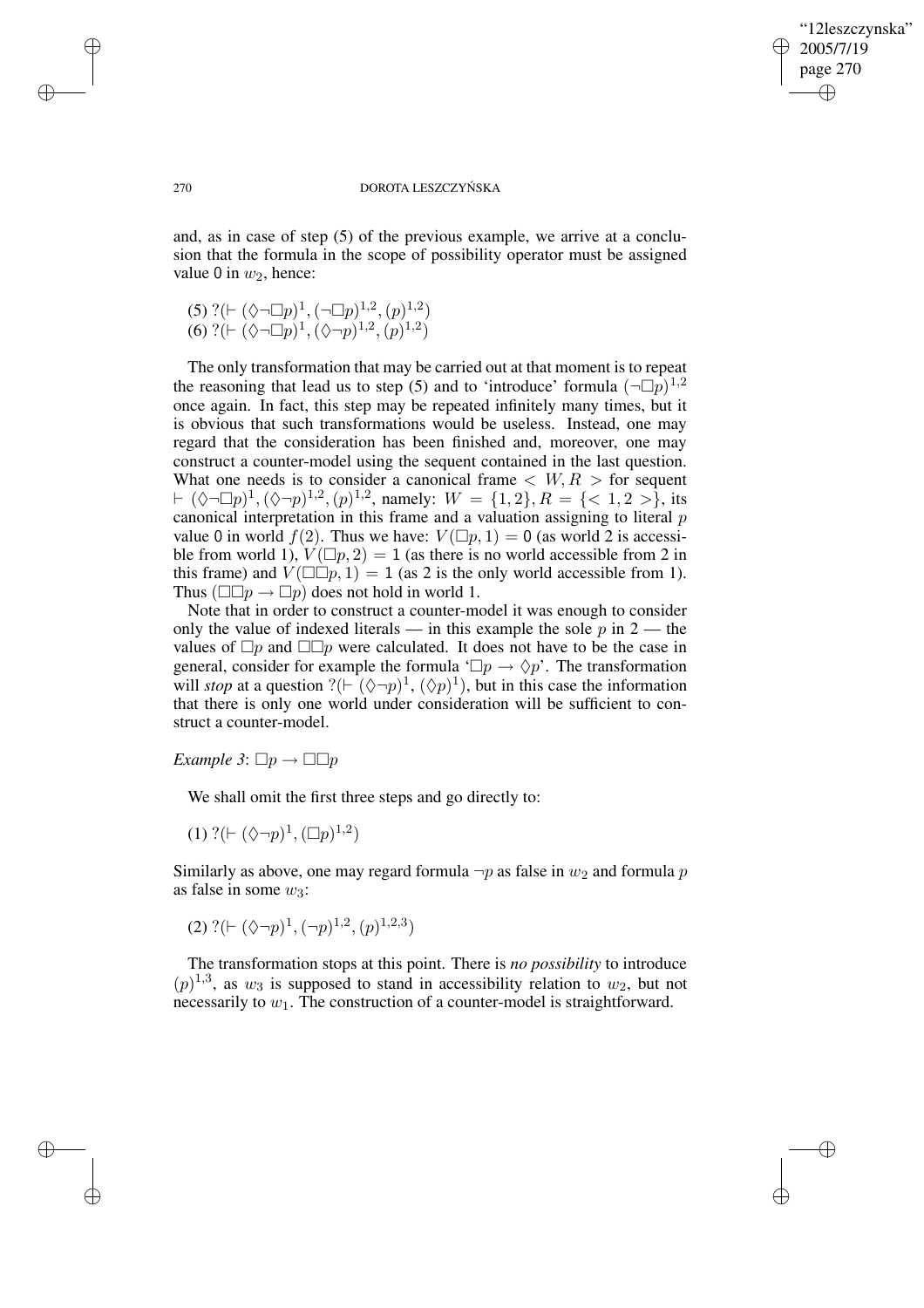✐

#### SOCRATIC PROOFS FOR SOME NORMAL MODAL PROPOSITIONAL LOGICS 271

Suppose, however, that one considers the question  $?(\vdash (\Box p \rightarrow \Box \Box p)^{1})$ once again, but this time one wonders whether formula  $\Box p \rightarrow \Box \Box p$  is false in some world of a model  $\langle W, R, V \rangle$ , where R is transitive. If R is transitive, then, since world  $w_2$  is accessible from world  $w_1$  and world  $w_3$  is accessible from world  $w_2$ , world  $w_3$  is accessible from  $w_1$  as well. If so, from the fact that  $\Diamond \neg p$  is false at  $w_1$  one arrives at the conclusion that  $\neg p$  is false at  $w_3$ . Thus question (2) can be transformed into question ?( $\vdash (\Diamond \neg p)^{1}, (\neg p)^{1,3}, (\neg p)^{1,2}, (p)^{1,2,3}$ ). We shall generalize this observation in section 3.3.

# 3.2. *The Calculus* E K

✐

✐

✐

✐

In this section we present rules of calculus of questions pertaining to logic K. We term it calculus  $E<sup>K</sup>$  ("E" after "erotetic"). The calculus has only rules; there are no axioms.

Recall that  $\Phi$  and  $\Psi$  stand for finite (possibly empty) sequences of sequents, and letters  $S$  and  $T$  represent finite (possibly empty) sequences of in- $\frac{1}{2}$  dexed formulas. Two concatenation-signs are used below: the sign  $\prime$  is used as a concatenation-sign for sequences of indexed formulas, and the semicolon ';' is used as a concatenation-sign for sequences of sequents. Here are the rules of  $E^{\mathsf{K}}$ .

$$
R_{\alpha} \colon \frac{?(\Phi; \vdash S'(\alpha)^{\phi(i)}T; \Psi)}{?(\Phi; \vdash S'(\alpha_1)^{\phi(i)}T; \vdash S'(\alpha_2)^{\phi(i)}T; \Psi)} \quad R_{\beta} \colon \frac{?(\Phi; \vdash S'(\beta)^{\phi(i)}T; \Psi)}{?(\Phi; \vdash S'(\beta_1)^{\phi(i)}T; \Psi)}
$$
\n
$$
R_{\neg \neg} \colon \frac{?(\Phi; \vdash S'(\neg \neg A)^{\phi(i)}T; \Psi)}{?(\Phi; \vdash S'(\neg A)^{\phi(i)}T; \Psi)}
$$
\n
$$
R_{\neg \Box} \colon \frac{?(\Phi; \vdash S'(\neg \Box A)^{\phi(i)}T; \Psi)}{?(\Phi; \vdash S'(\neg \Box A)^{\phi(i)}T; \Psi)} \quad R_{\neg \Diamond} \colon \frac{?(\Phi; \vdash S'(\neg \Diamond A)^{\phi(i)}T; \Psi)}{?(\Phi; \vdash S'(\Box \neg A)^{\phi(i)}T; \Psi)}
$$

Rules  $R_{\alpha}$  and  $R_{\beta}$  are, actually, schemas of rules. Instantiations of schemas  $R_{\alpha}$  and  $R_{\beta}$  are given in Appendix 2. An application of any of the rules:  $R_{\alpha}$ ,  $R_\beta$  or R<sub>¬¬</sub>, results in the elimination of a CPC-connective (in case of R<sub> $\alpha$ </sub> and  $R_{\beta}$ ) or of a double negation (in case of R<sub>¬¬</sub>). Rules R<sub>¬ $\Box$ </sub> and R<sub>¬ $\Diamond$ </sub> allow for introducing negation in the scope of modality. Indices of formulas are *not operated on* in case of rules:  $R_{\alpha}$ ,  $R_{\beta}$ ,  $R_{\neg \neg}$ ,  $R_{\neg \Box}$  and  $R_{\neg \Diamond}$ . Any modification of indices during the transformation is due to an application of rule  $R_{\Box}$  or of rule  $R_{\lozenge}$ . The schemas of these rules are the following:

$$
\mathsf{R}_{\Box}\colon\quad \frac{?(\Phi; \vdash S'(\Box A)^{\phi(i)}T; \Psi)}{?(\Phi; \vdash S'(A)^{\phi(i)}, j'T; \Psi)} \qquad\qquad \mathsf{R}_{\Diamond}\colon\quad \frac{?(\Phi; \vdash S'(\Diamond A)^{\phi(i)}T; \Psi)}{?(\Phi; \vdash S'(\Diamond A)^{\phi(i)}(A)^{i}, j'T; \Psi)}
$$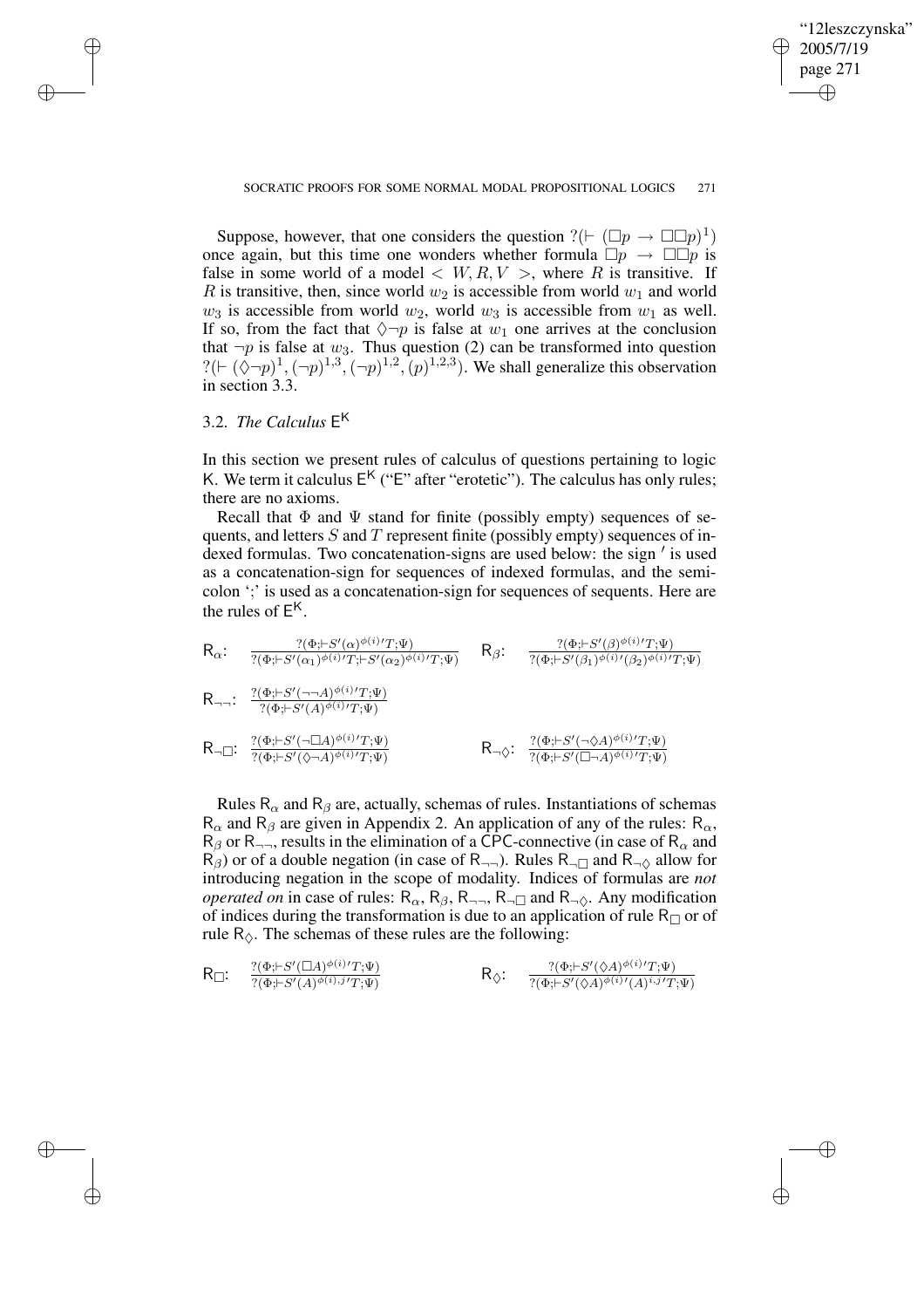✐

## 272 DOROTA LESZCZYŃSKA

with the following provisos of applicability of these rules:

| rule $R_{\Box}$ may be applied pro-              | rule $R_{\lozenge}$ may be applied pro-                        |
|--------------------------------------------------|----------------------------------------------------------------|
| vided that numeral $j$ does not                  | vided that the ordered pair                                    |
| occur in the upper question,                     | $\langle i, j \rangle$ already occurs in                       |
| that is: $j \notin \{S'(\square A)^{\phi(i)}T\}$ | the upper question, that is:                                   |
|                                                  | $\langle i, j \rangle \in \mathcal{S}'(\Diamond A)^{\phi(i)}T$ |

Let us now repeat the transformation of question ?( $\vdash$  ( $\square(p \rightarrow q) \rightarrow$  $(\Box p \rightarrow \Box q))^1$ ) (example 1 from the previous section). Every question (except for the first one) of the sequence of questions presented below has been obtained from the previous one by an application of a rule of  $E<sup>K</sup>$ ; for transparency, we highlight the indexed formula acted upon.

| $?(\vdash (\Box (p \rightarrow q) \rightarrow (\Box p \rightarrow \Box q))^{1})$                                           |                        |
|----------------------------------------------------------------------------------------------------------------------------|------------------------|
| $?(\vdash (\neg \Box (p \rightarrow q))$ <sup>1</sup> , $(\Box p \rightarrow \Box q)^1)$                                   | by $R_\beta$           |
| ?( $\vdash (\neg \Box (p \rightarrow q))^{1}, (\neg \Box p)^{1}, (\Box q)^{1})$                                            | by $R_\beta$           |
| ?( $\vdash (\neg \Box (p \rightarrow q))^1$ , $(\neg \Box p)^1$ , $(q)^{1,2}$ )                                            | by $R_{\Box}$          |
| ?( $\vdash (\Diamond \neg (p \rightarrow q))^{1},  (\neg \Box p)^{1}, (q)^{1,2})$                                          | by $R_{\neg\Box}$      |
| ?( $\vdash (\Diamond \neg (p \rightarrow q))^{1}, (\Diamond \neg p)^{1}, (q)^{1,2})$                                       | by $R_{\neg\Box}$      |
| ?( $\vdash (\Diamond \neg (p \rightarrow q))^{1}, (\neg (p \rightarrow q))^{1,2}, (\Diamond \neg p)^{1}, (q)^{1,2})$       | by $R_{\Diamond}$      |
|                                                                                                                            | by $R_{\Diamond}$      |
| ?( $\vdash (\Diamond \neg (p \rightarrow q))^{1}, \overline{(p)^{1,2}, (\Diamond \neg p)^{1}, (\neg p)^{1,2}}, (q)^{1,2};$ | by $\mathsf{R}_\alpha$ |
| $\vdash (\Diamond \neg (p \rightarrow q))^{1}, (\neg q)^{1,2}, (\Diamond \neg p)^{1}, (\neg p)^{1,2}, (q)^{1,2})$          |                        |

We introduce the notions of a Socratic transformation of a question and a Socratic proof of an atomic sequent in  $E<sup>K</sup>$ :

*Definition 3.1*: A Socratic transformation of a question Q via the rules of  $E^{K}$  *is a sequence*  $s = Q_1, Q_2, ...$  *(possibly infinite)* of questions such that:  $Q_1 = Q$ , and for each  $n > 1$ , question  $Q_n$  results from question  $Q_{n-1}$  by *an application of one of the rules of* E K*.*

*Definition* 3.2: Let  $\vdash (A)^1$  *be an atomic sequent of*  $M^*$ . A Socratic proof of  $\vdash (A)^{1}$  in  $E^{K}$  *is a finite Socratic transformation s of the question* ?( $\vdash (A)^{1}$ ) *via the rules of* E <sup>K</sup> *such that for each sequent* ϕ *contained in the last question of* s *the following holds:*

- (a)  $\varphi$  *is of the form*  $\vdash S'(C)^{\phi(i)/}T'(\neg C)^{\phi^*(i)/}U$ *, or*
- (b)  $\varphi$  *is of the form*  $\vdash S'(\neg C)^{\phi^*(i)/}T'(C)^{\phi(i)/}U$ .

✐

✐

✐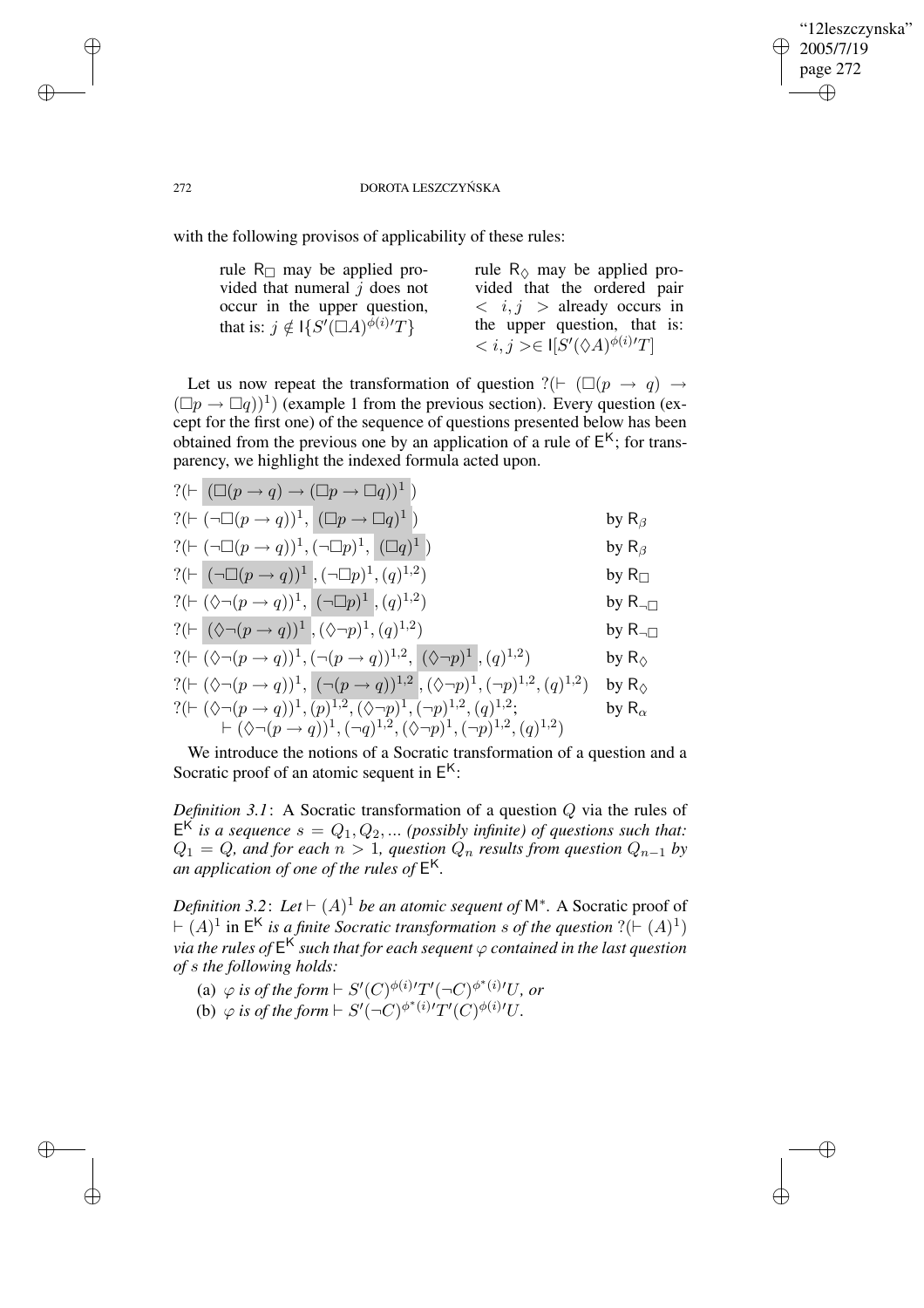✐

### SOCRATIC PROOFS FOR SOME NORMAL MODAL PROPOSITIONAL LOGICS 273

Let us emphasize that the symbols  $\phi(i)$  and  $\phi^*(i)$  in (a) or (b) may not stand for occurrences of *the same* index. However, the sequences  $\phi(i)$  and  $\phi^*(i)$  end with the same numeral, and this is the crucial point. Recall that when we deal with an indexed formula  $(A)^{i_1,\dots,i_n}$ , it is only the numeral  $i_n$  that 'indicates' the world in which the value of A is relevant. The role of the remaining part of an index (if there is any) is to determine conditions that must be fulfilled by the accessibility relation in the purported counter-model.

Before we present the rules of other calculi, let us make one more remark. By an analogy to tableau methods (Priest (2001) or Fitting (1983)), it may seem that the rule for eliminating possibility operator  $\Diamond$  should have been:

 $R_{\diamondsuit}$ :  $\frac{?(\Phi; \vdash S'(\diamondsuit A)^{\phi(i)}T; \Psi)}{?(\Phi \vdash S'(A))^i T \Psi}$  $\overline{?(\Phi; \vdash S'(A)j'T;\Psi)}$ 

✐

✐

✐

✐

with the proviso that it may be applied provided that numeral  $j$  is new. But it may be shown easily that such a rule would not warrant transmission of joint L-validity. Moreover, if the old proviso, namely  $\langle i, j \rangle \in I[S'(\Diamond A)^{\phi(i)}T]$ , were put, the transmission of joint L-validity from top to bottom would not hold. The situation is similar in the case of the necessity operator.

This difference of the presented method with respect to tableau methods for modal logics is due to the fact that a 'Socratic proof procedure' remains a direct procedure. It *does not* start with the negation of an initial assumption and, hence, it is not an indirect proof method. However, a Socratic proof may still be interpreted as an unsuccessful attempt to find a counter-model, as the examples in section 3.1. have shown.

# 3.3. *Calculi* E L

In this section  $L$  will vary through the following proper extensions of K: D, K4, T, KB, S4, S5. Each calculus  $E^L$  has, first, rules  $R_{\alpha}$ ,  $R_{\beta}$ ,  $R_{\gamma}$ ,  $R_{\gamma}$ ,  $R_{\gamma}$  $R_{\neg \Diamond}$ ,  $R_{\Box}$  (in the form presented above) and, second, a rule  $R_{\Diamond}$  with a proviso of its applicability varying from a calculus to a calculus. The form of the proviso depends on the properties of the accessibility relation specific to L.

For each modal logic  $\tilde{L}$  we give a description of the proviso on rule R<sub> $\diamond$ </sub> and examples of transformations. We shall use 'P<sup>L</sup>' for proviso of applicability of rule  $R_{\lozenge}$  of calculus  $E^{\mathsf{L}}$ .

Rule  $R_{\odot}$ :

 $?(\Phi; \vdash S'(\Diamond A)^{\phi(i)}T; \Psi)$  $?(\Phi; \vdash S'(\Diamond A)^{\phi(i)\prime}(A)^{i,j}T;\Psi)$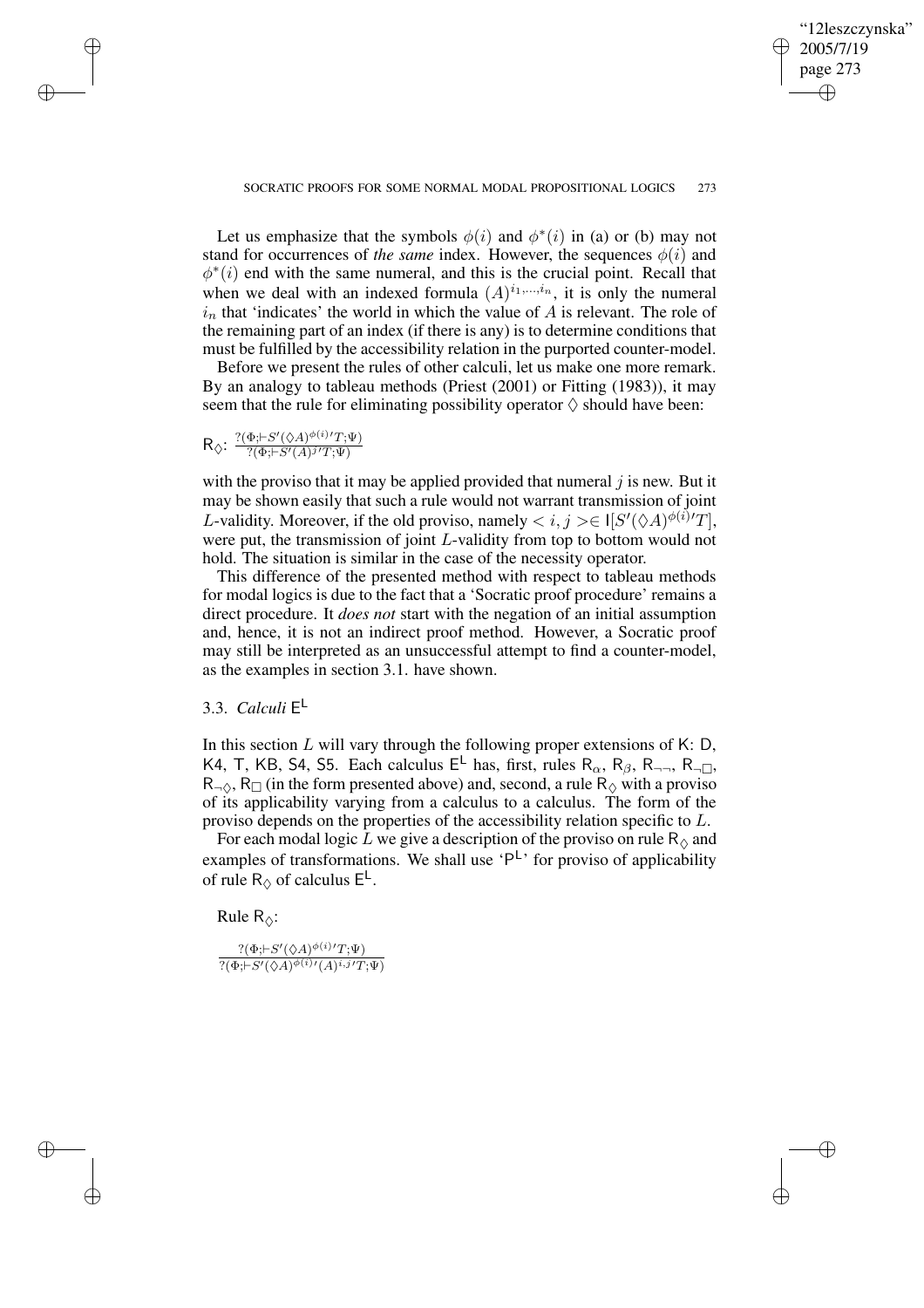# "12leszczynska" 2005/7/19 page 274 ✐ ✐

✐

✐

### 274 DOROTA LESZCZYŃSKA

Calculus  $\mathsf{E}^{\mathsf{D}}, \mathsf{P}^{\mathsf{D}}: \quad < i, j> \in \mathsf{I}[S'(\Diamond A)^{\phi(i)/}T]$  or  $j \notin \mathsf{I}\{S'(\Diamond A)^{\phi(i)/}T\}$ 

In the case of calculus  $E^D$  rule  $R_{\lozenge}$  may be applied provided that numeral i immediately precedes numeral  $j$  in an index of some formula or numeral  $j$ does not occur in the sequent. The second part of the proviso corresponds to extendability of the accessibility relation in D.

Let us stress that in the case of a single application of rule  $R_{\lozenge}$  *only one part of the proviso* should be satisfied. (Indeed, it is easy to observe that only one part, not both, of the proviso *can* be satisfied in a given case.)

We have already discussed formula ' $\Box p \rightarrow \Diamond p$ '. The transformation via the rules of  $E^D$  is the following:

1.  $?(\vdash (\Box p \rightarrow \Diamond p)^1)$ 2.  $?(\vdash(\neg \Box p)^1,(\Diamond p)^1)$ by  $R_\beta$ 3.  $?(\vdash (\Diamond \neg p)^1, (\Diamond p)^1)$  by R<sub> $\neg$ </sub> 4.  $?(\vdash (\Diamond \neg p)^{1}, (\neg p)^{1,2}, (\Diamond p)^{1})$  by R<sub>◇</sub> 5.  $?(\vdash (\Diamond \neg p)^{1}, (\neg p)^{1,2}, \overline{(\Diamond p)^{1}, (p)^{1,2}})$  by R<sub> $\Diamond$ </sub>

Questions (4) and (5) are obtained by  $R_{\Diamond}$ , but on different parts of the proviso. In the case of question (4) numeral 2 satisfies condition  $P^D$ , as 2 is not an element of  $\left[\{\langle \Diamond \neg p \rangle^1, (\Diamond p)^1\right\}$ . In the case of question (5), the ordered pair  $< 1, 2 >$  is already an element of  $\mathbb{I}[(\Diamond \neg p)^1, (\neg p)^{1,2}, (\Diamond p)^1]$ .

Calculus  $E^{K4}$ ,  $P^{K4}$ :  $\langle i, j \rangle \geq |[S'(\Diamond A)^{\phi(i)/T}]$  or for some numeral k both  $\langle i, k \rangle$  and  $\langle k, j \rangle$  are the elements of  $\mathsf{I}[S'(\Diamond A)^{\phi(i)\prime}T]$ 

The second part of the proviso corresponds to transitivity of the accessibility relation. Formula ' $\Box p \rightarrow \Box \Box p$ ' has also been discussed above. We repeat the transformation:

| 1. | $?(\vdash (\Box p \rightarrow \Box \Box p)^1)$                            |                    |
|----|---------------------------------------------------------------------------|--------------------|
| 2. | $?(\vdash \Box p)^1, (\Box \Box p)^1)$                                    | by $R_\beta$       |
| 3. | $?(\vdash (\Diamond \neg p)^1, (\Box \Box p)^1)$                          | by $R_{\neg \Box}$ |
| 4. | ?( $\vdash (\Diamond \neg p)^1, (\Box p)^{1,2})$                          | by $R_{\Box}$      |
| 5. | ? $(F   (\Diamond \neg p)^1, (p)^{1,2,3})$                                | by $R_{\Box}$      |
| 6. | $?(\vdash \overline{(\lozenge \neg p)^{1}, (\neg p)^{1,3}}, (p)^{1,2,3})$ | by $R_{\Diamond}$  |

✐

✐

✐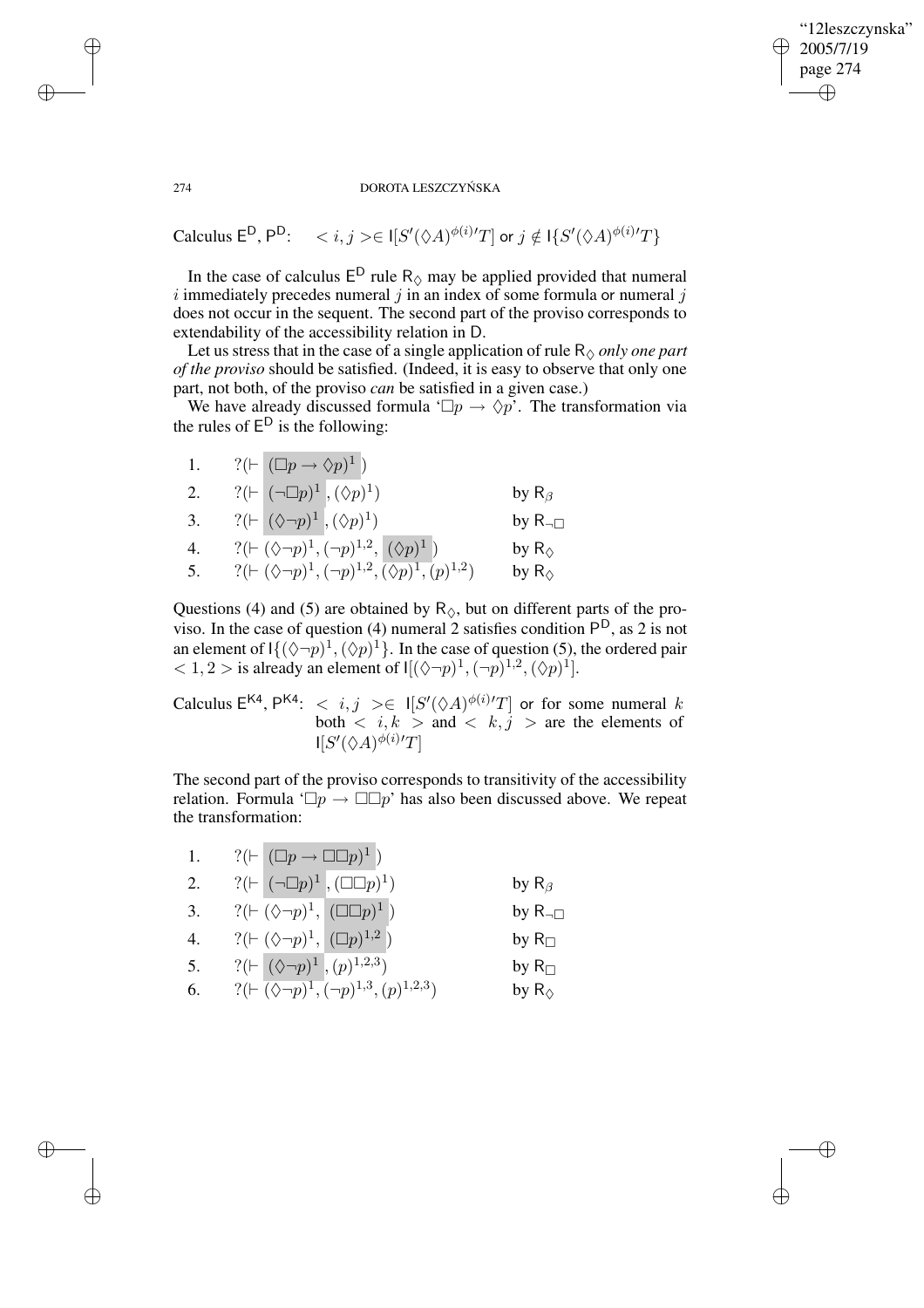✐

### SOCRATIC PROOFS FOR SOME NORMAL MODAL PROPOSITIONAL LOGICS 275

Question (6) is obtained from question (5) by  $R_{\lozenge}$ , as the second part of the proviso is satisfied. For numeral 3 there is a numeral  $k$ , namely 2, such that both:  $\lt 1, k >$  and  $\lt k, 3 >$  are the elements of  $\mathfrak{I}[(\lozenge \neg p)^1, (p)^{1,2,3}]$ .

Calculus  $\mathsf{E}^{\mathsf{T}}, \mathsf{P}^{\mathsf{T}}: \quad < i, j> \in \mathsf{I}[S'(\Diamond A)^{\phi(i)}T]$  or  $j = i$ 

✐

✐

✐

✐

where the second part of the proviso corresponds to reflexivity.

| Ι. | $?(\vdash (\Box p \rightarrow p)^1)$                              |                    |
|----|-------------------------------------------------------------------|--------------------|
| 2. | $?(\vdash  (\neg \Box p)^1, (p)^1)$                               | by $R_\beta$       |
| 3. | $?(\vdash  (\lozenge\neg p)^1, (p)^1)$                            | by $R_{\neg \Box}$ |
| 4. | $?(\vdash \overline{(\lozenge \neg p)^1}, (\neg p)^{1,1}, (p)^1)$ | by $R_{\odot}$     |

Question (4) is obtained from the previous one by  $R_{\lozenge}$ , on the second part of the proviso, where  $j = i = 1$ .

Calculus  $\mathsf{E}^{\mathsf{KB}},\mathsf{P}^{\mathsf{KB}}:\langle i,j \rangle \in \mathsf{I}[S'(\Diamond A)^{\phi(i)\prime}T]$  or  $\langle j,i \rangle \in \mathsf{I}[S'(\Diamond A)^{\phi(i)\prime}T]$ 

where  $\langle j, i \rangle \in \mathsf{I}[S'(\Diamond A)^{\phi(i)/}T]$  corresponds to symmetry.

| -1. | $?(\vdash (p \rightarrow \Box \Diamond p)^{\perp})$   |                       |
|-----|-------------------------------------------------------|-----------------------|
| 2.  | $?(\vdash (\neg p)^1, (\Box \Diamond p)^1)$           | by $R_\beta$          |
| 3.  | $?(\vdash (\neg p)^1, (\Diamond p)^{1,2})$            | by $R_{\Box}$         |
|     | $?(\vdash (\neg p)^1, (\Diamond p)^{1,2}, (p)^{2,1})$ | by $R_{\diamondsuit}$ |

The last question results from the previous one by  $R_{\lozenge}$ , on the second part of the proviso: we put  $i = 2$  and  $j = 1$ .

Calculus  $E^{S4}$ ,  $P^{S4}$ :  $\langle i, j \rangle \in I[S'(\Diamond A)^{\phi(i)'}T]$  or for some numeral k:  $< i,k>, < k,j> \in \mathsf{I}[S'(\Diamond A)^{\phi(i)\prime}T]$  or  $j=i$ 

The transformations of questions ?( $\vdash (\Box p \rightarrow \Box \Box p)^{1}$ ) and ?( $\vdash (\Box p \rightarrow p)^{1}$ ) remain as in the calculi  $E^{K4}$  and  $E^{T}$ . We present another example. Formula  $\Box \Diamond \Diamond p \rightarrow \Diamond p$ ' is a thesis of S4.

1. 
$$
?(\vdash (\Box \Diamond \Diamond p \to \Diamond p)^1)
$$
  
\n2.  $?(\vdash (\neg \Box \Diamond \Diamond p)^1, (\Diamond p)^1)$  by R<sub>β</sub>  
\n3.  $?(\vdash (\Diamond \neg \Diamond \Diamond p)^1, (\Diamond p)^1)$  by R<sub>¬</sub>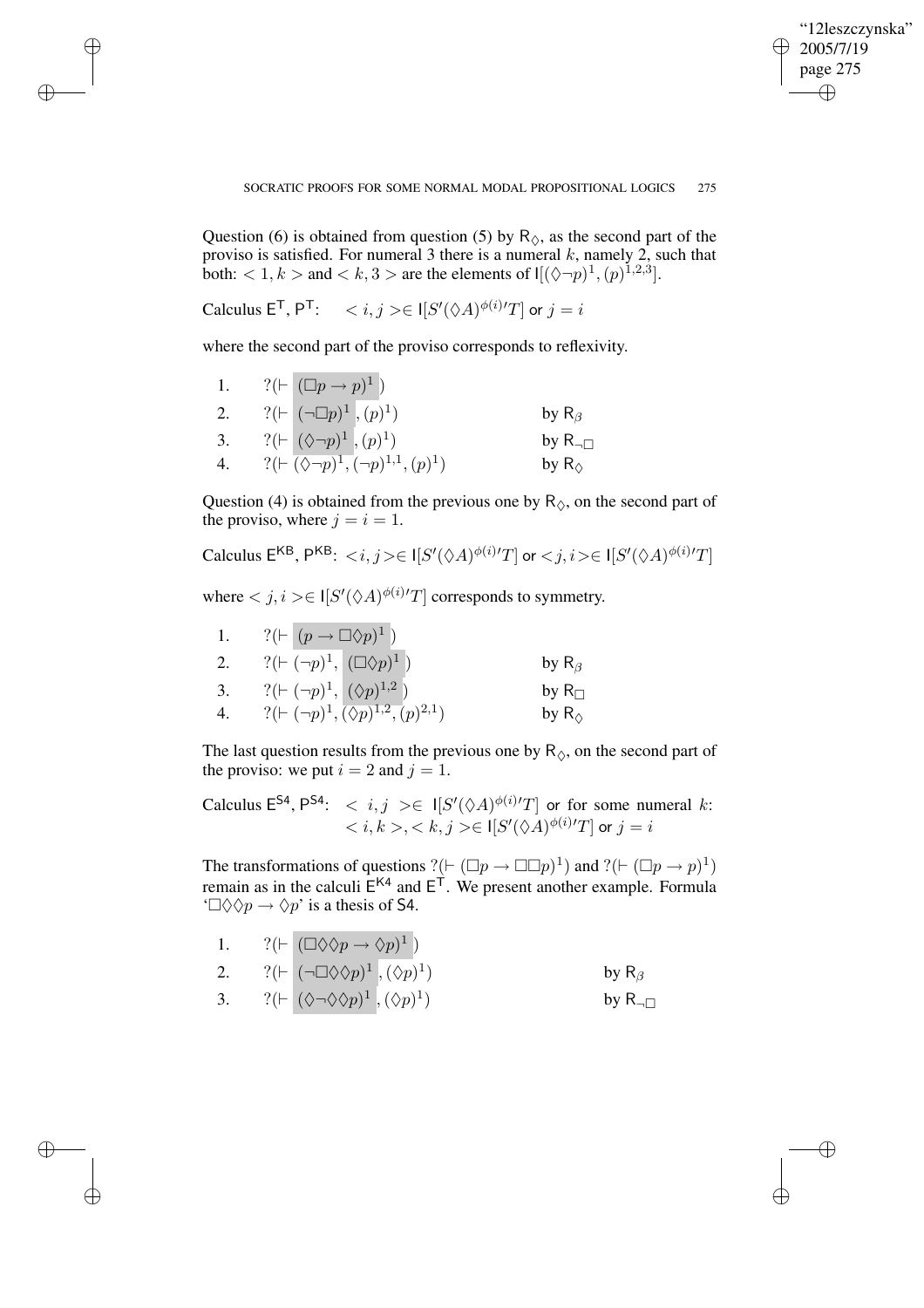# *"12leszczynska" 2005/7/19 page 276* ✐ ✐

✐

✐

# 276 DOROTA LESZCZYŃSKA

4. 
$$
?
$$
( $\vdash (\Diamond \neg \Diamond \Diamond p)^1$ ,  $(\neg \Diamond \Diamond p)^{1,1}$ ,  $(\Diamond p)^1$ ) by R<sub>0</sub>  
\n5.  $?$ ( $\vdash (\Diamond \neg \Diamond \Diamond p)^1$ ,  $(\Box \neg \Diamond p)^{1,1}$ ,  $(\Diamond p)^1$ ) by R<sub>0</sub>  
\n6.  $?$ ( $\vdash (\Diamond \neg \Diamond \Diamond p)^1$ ,  $(\neg \Diamond p)^{1,1,2}$ ,  $(\Diamond p)^1$ ) by R<sub>□</sub>  
\n7.  $?$ ( $\vdash (\Diamond \neg \Diamond \Diamond p)^1$ ,  $(\Box \neg p)^{1,1,2}$ ,  $(\Diamond p)^1$ ) by R<sub>0</sub>  
\n8.  $?$ ( $\vdash (\Diamond \neg \Diamond \Diamond p)^1$ ,  $(\neg p)^{1,1,2,3}$ ,  $(\Diamond p)^1$ ) by R<sub>□</sub>  
\n9. By R<sub>□</sub>

9. 
$$
?(\vdash (\Diamond \neg \Diamond \Diamond p)^1, (\neg p)^{1,1,2,3}, (\Diamond p)^1, (p)^{1,3})
$$
 by  $R_{\Diamond}$ 

Question (4) results from the previous one by rule  $R_{\lozenge}$ , on the third part of the proviso. Question (9) results from question (8) by the same rule, but on the second part of the proviso.

Calculus 
$$
E^{S5}
$$
,  $P^{S5}$ :  $\langle i, j \rangle \in I[S'(\Diamond A)^{\phi(i)/T}]$  or for some numeral  $k$ :  
 $\langle i, k \rangle, \langle k, j \rangle \in I[S'(\Diamond A)^{\phi(i)/T}]$  or  $\langle j, i \rangle \in I[S'(\Diamond A)^{\phi(i)/T}]$  or  $j = i$ 

The transformation of question  $?(\vdash (\Box p \rightarrow p)^{1})$  is the same as in the calculus  $E^T$ . Here is another example.

| 1. | $?(\vdash  (\Diamond p \rightarrow \Box \Diamond p)^1)$                        |                        |
|----|--------------------------------------------------------------------------------|------------------------|
| 2. | $?(\vdash [\neg \Diamond p)^1, (\Box \Diamond p)^1)$                           | by $R_\beta$           |
| 3. | ?( $\vdash$ $(\Box \neg p)^1$ , $(\Box \Diamond p)^1)$                         | by $R_{\neg \Diamond}$ |
| 4. | $?(\vdash (\neg p)^{1,2}, \ (\Box \Diamond p)^{1})$                            | by $R_{\Box}$          |
| 5. | $?(\vdash (\neg p)^{1,2}, \neg(\Diamond p)^{1,3})$                             | by $R_{\Box}$          |
| 6. | $?(\vdash(\neg p)^{1,2}, \overline{(\Diamond p)^{1,3}}, (p)^{3,1})$            | by $R_{\Diamond}$      |
| 7. | $?(\vdash (\neg p)^{1,2}, \overline{(\Diamond p)^{1,3},}(p)^{3,2}, (p)^{3,1})$ | by $R_{\Diamond}$      |

a.

In case of the first application of rule  $R_{\lozenge}$  the third part of the proviso is satisfied. The second part of the proviso holds with respect to the last step.

We generalize the notions of a Socratic transformation of a question and of a Socratic proof of a sequent for the case of any calculus  $E^L$ :

*Definition 3.3*: A Socratic transformation of a question Q via the rules of  $E^{\perp}$  *is a sequence*  $s = Q_1, Q_2, ...$  *(possibly infinite) of questions such that*  $Q_1 = Q$  *and for each*  $n > 1$ , *question*  $Q_n$  *results from question*  $Q_{n-1}$  *by an* application of one of the rules of  $E^{\perp}$ .

✐

✐

✐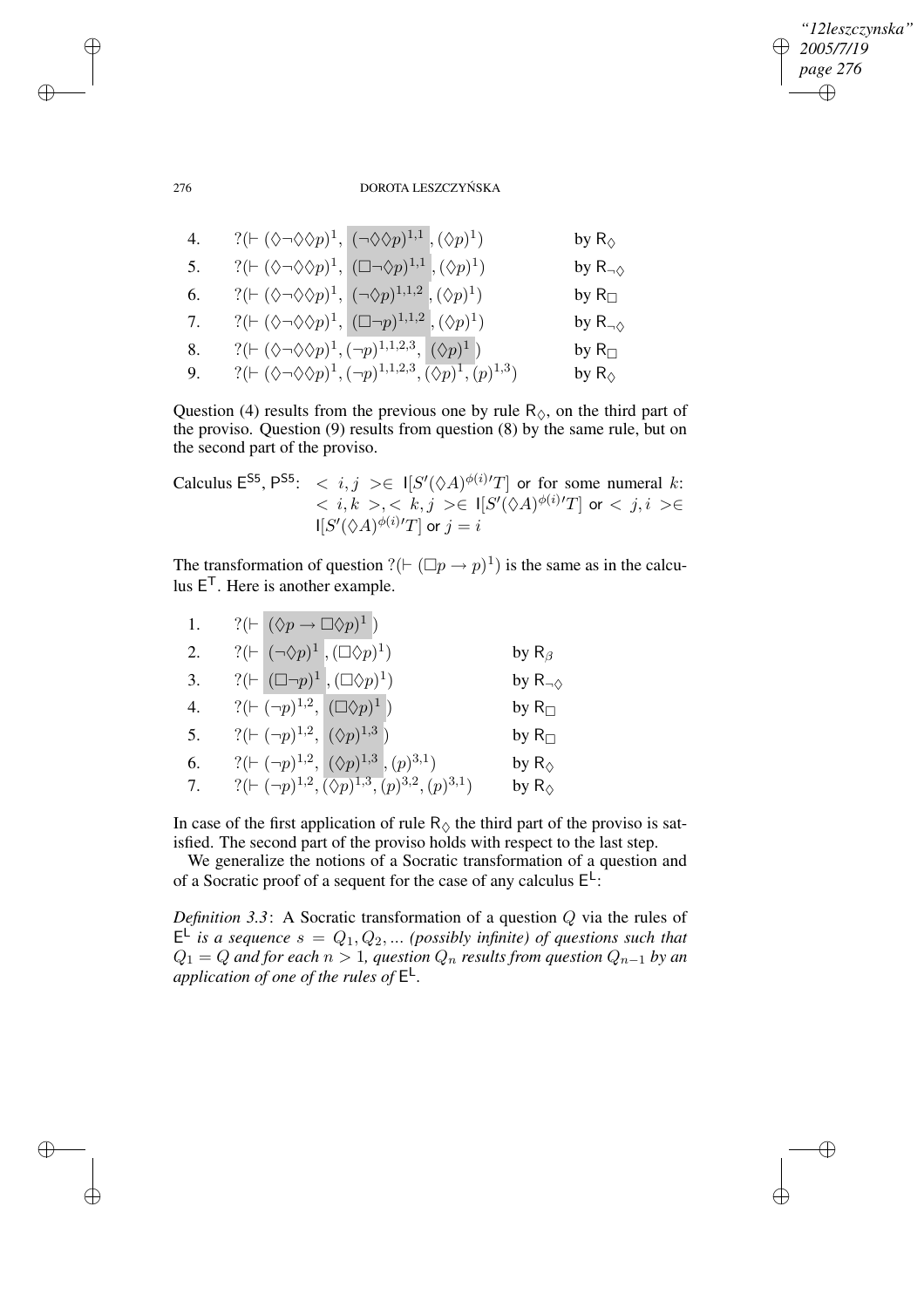✐

*Definition* 3.4: Let  $\vdash (A)^{1}$  *be an atomic sequent of*  $M^{*}$ . A Socratic proof of  $\vdash (A)^{1}$  in  $E^{\mathsf{L}}$  *is a finite Socratic transformation s of the question* ?( $\vdash (A)^{1}$ ) *via the rules of* E L *such that for each sequent* ϕ *contained in the last question of* s *the following holds:*

- (a)  $\varphi$  *is of the form*  $\vdash S'(C)^{\phi(i)/}T'(\neg C)^{\phi^*(i)/}U$ *, or*
- (b)  $\varphi$  *is of the form*  $\vdash S'(\neg C)^{\phi^*(i)/}T'(C)^{\phi(i)/}U$ .

# 4. *Soundness*

✐

✐

✐

✐

In this section we address the problem of soundness of the SP-method. L stands, again, for any of: K, D, K4, T, KB, S4, S5. First, we prove that the rules of  $E^L$  warrant transmission of L-validity of sequents in both directions.

*Theorem* 4.1: *If question*  $Q' = ?(\Phi')$  *results from question*  $Q = ?(\Phi)$  *by one of the rules:*  $R_{\alpha}$ ,  $R_{\beta}$ ,  $R_{\neg \neg}$ ,  $R_{\neg \Box}$  *or*  $R_{\neg \Diamond}$  *of*  $E^{\mathsf{L}}$ *, then each term of*  $\Phi$  *is L-valid iff each term of* Φ 0 *is* L*-valid.*

# *Proof.* We shall consider case  $R_{\alpha}$  only.

Assume that question  $Q' = ?(\Phi')$  results from question  $Q = ?(\Phi)$  by rule R<sub>α</sub>. Then  $\Phi = \Psi; \varphi; \Psi_1$  and  $\Phi' = \Psi; \psi; \psi'; \Psi_1$ , where  $\varphi = \n\vdash S'(\alpha)^{\phi(i)}T$ ,  $\psi = \int S'(\alpha_1)^{\phi(i)}T$  and  $\psi' = \int S'(\alpha_2)^{\phi(i)}T$ . It suffices to show that the lack of L-validity of  $\varphi$  is tantamount to the lack of L-validity of at least one of the sequents:  $\psi$ ,  $\psi'$ .

Observe that when rule  $R_{\alpha}$  is applied, no operation is performed on the indices of formulas in sequent  $\varphi$  (and this pertains to every rule listed). This means that sets  $\{S'(\alpha)^{\phi(i)/}T\}$ ,  $\{S'(\alpha_1)^{\phi(i)/}T\}$  and  $\{S'(\alpha_2)^{\phi(i)/}T\}$  are equal. Consequently, sets  $I[S'(\alpha)^{\phi(i)/}T]$ ,  $I[S'(\alpha_1)^{\phi(i)/}T]$  and  $I[S'(\alpha_2)^{\phi(i)/}T]$ are also equal. If this is the case, then any interpretation of one of the sequents:  $\varphi$ ,  $\psi$  or  $\psi'$  in a frame  $\langle W, R \rangle$  is also an interpretation of any of the other two sequents in the same frame. Hence, in what follows, we are allowed to consider one interpretation of sequents  $\varphi$ ,  $\psi$  and  $\psi'$  in a specified frame.

Suppose that sequent  $\varphi = \models S'(\alpha)^{\phi(i)/T}$  is not *L*-valid. Then, by Corollary 2.2, for some frame  $\langle W, R \rangle$  (with R having the L-properties), for an interpretation f of sequent  $\varphi$  in frame  $\langle W, R \rangle$ , and for some valuation V on  $\lt W, R >$ , the sequent  $\varphi$  is not satisfied in model  $\lt W, R, V >$  under f. This means that  $V(A_n, f(i_n)) = 0$  for each term  $(A_n)^{\phi(i_n)}$  of S and T, and also that  $V(\alpha, f(i)) = 0$ . Hence either  $V(\alpha_1, f(i)) = 0$  or  $V(\alpha_2, f(i)) = 0$ . If the first possibility holds then sequent  $\psi = \int S'(\alpha_1)^{\phi(i)}T$  is not satisfied in model  $\langle W, R, V \rangle$  under interpretation f of  $\psi$  in  $\langle W, R \rangle$ . But then,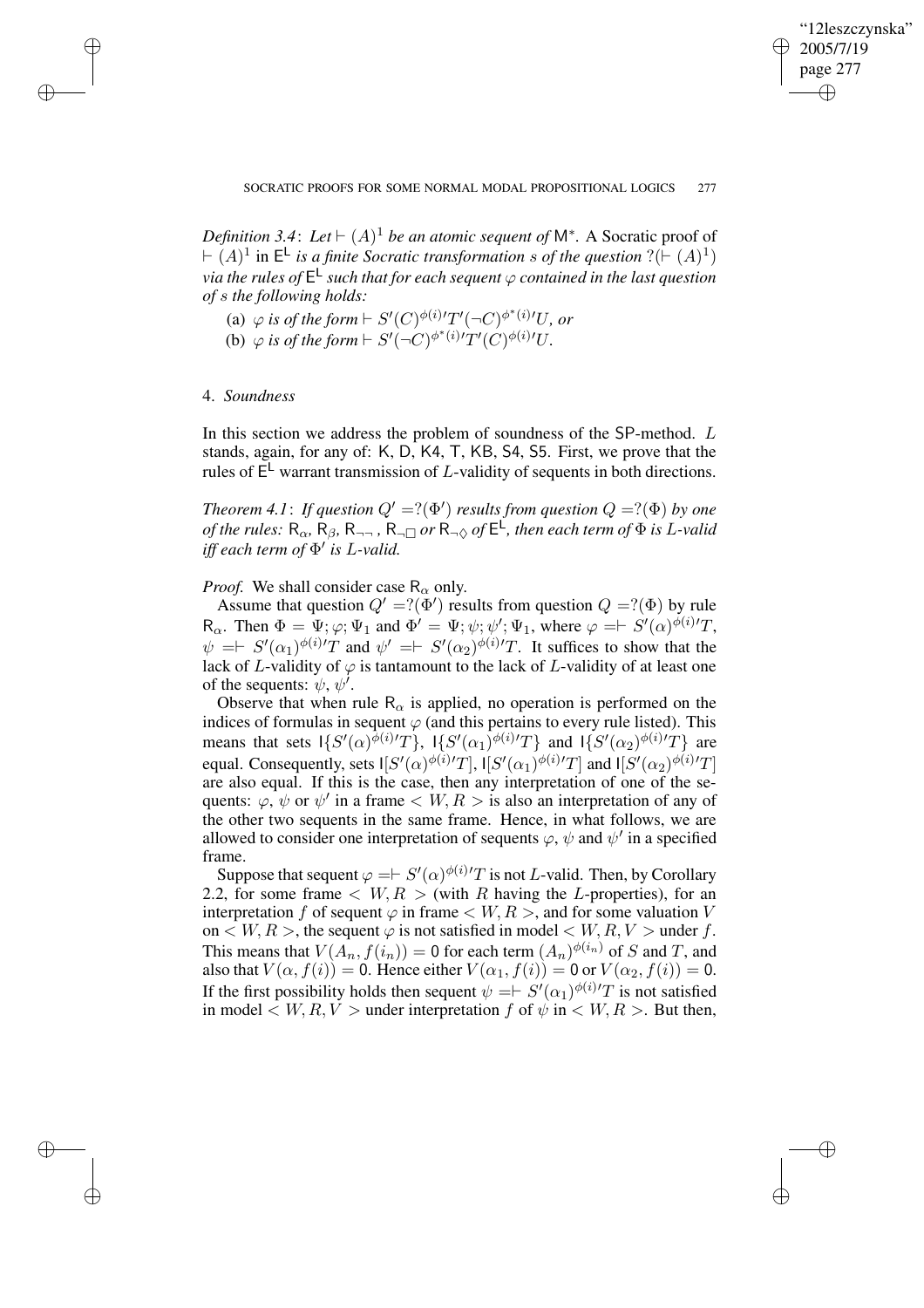✐

## 278 DOROTA LESZCZYŃSKA

by Corollary 2.2,  $\psi$  is not L-valid. If the second possibility holds then, by the same reasoning,  $\psi'$  is not L-valid. Hence, if sequent  $\varphi$  is not L-valid, then at least one of the sequents:  $\psi$  or  $\psi'$ , is not *L*-valid.

Similarly, if one of the sequents:  $\vdash S'(\alpha_1)^{\phi(i)/T}$  or  $\vdash S'(\alpha_2)^{\phi(i)/T}$  is not L-valid, then the sequent  $\vdash S'(\alpha)^{\phi(i)}T$  is not L-valid.

For other rules the details of the proof concerning interpretation functions remain unchanged. And this is only the definition of a valuation function that really counts.

Now we shall prove that rules R<sub> $\Box$ </sub> and R<sub> $\Diamond$ </sub> of E<sup>L</sup> warrant transmission of joint L-validity of sequents in both directions.

*Theorem* 4.2: *If question*  $Q' = ?(\Phi_1)$  *results from question*  $Q = ?(\Phi)$  *by one*  $\sigma$  *of the rules*  $R_{\Box}$ ,  $R_{\Diamond}$  *of*  $E^{\mathsf{L}}$ *, then each term of*  $\Phi$  *is L-valid iff each term of*  $\Phi_{1}$ *is* L*-valid.*

*Proof.* Suppose that question  $Q' = ?(\Phi_1)$  results from question  $Q = ?(\Phi)$  by one of the rules  $R_{\Box}$ ,  $R_{\Diamond}$  of  $E^{\bot}$ . Then  $\Phi = \Psi; \varphi; \Psi_1$ , and  $\Phi_1 = \Psi; \varphi_1; \Psi_1$ , where either  $\varphi = \models S'(\Box A)^{\phi(i)/}T$  and  $\varphi_1 = \models S'(A)^{\phi(i),j'}T$  (in the case of rule R<sub> $\Box$ </sub>), or  $\varphi = \vdash S'(\Diamond A)^{\phi(i)}T$  and  $\varphi_1 = \vdash S'(\Diamond A)^{\phi(i)}(A)^{i,j}T$  (in the case of rule R<sub> $\circ$ </sub>). As the terms of d-wffs  $\Psi$  and  $\Psi_1$  (if there are any) remain unchanged, for the proof it is enough to show that L-validity of sequent  $\varphi$ entails L-validity of sequent  $\varphi_1$  and *vice versa*, or, alternatively, that non-Lvalidity of any of the two sequents entails non-L-validity of the other one. Moreover, in view of Corollary 2.2, it suffices to prove that there is a model in which one of the two sequents is not satisfied (under some interpretation) iff there is a model in which the other sequent is not satisfied (under some interpretation). This is the line we are going to follow.

As the shape of rule  $R_{\Box}$  does not depend on the choice of L, we will give only a proof that rule  $R_{\Box}$  preserves K-validity in both directions. In a case of L other than K appropriate conditions should be imposed on the accessibility relation in models we consider, but it is easy to observe that the modification is not essential for our proof. Things are different, however, in the case of rule R<sub> $\diamond$ </sub>. Thus we will consider the applications of R<sub> $\diamond$ </sub> separately for each  $E^{\perp}$ .

# $E^{K}$ , rule R<sub> $\Box$ </sub>:

We show that non-K-validity of sequent  $\varphi_1 = \models S'(A)^{\phi(i),j'}T$  entails non-K-validity of sequent  $\varphi = \int S'(\Box A)^{\tilde{\phi}(i)/T}$  and *vice versa*. From the proviso on rule R<sub> $\Box$ </sub> we have:  $j \notin \mathcal{H}(S'(\Box A)^{\phi(i)/T}).$ 

1. Suppose that sequent  $\varphi_1$  is not K-valid. Hence there must be a frame  $\langle W, R \rangle$ , an interpretation f of sequent  $\varphi_1$  in  $\langle W, R \rangle$  and a valuation V on  $\langle W, R \rangle$  such that sequent  $\varphi_1$  is not satisfied in the model

✐

✐

✐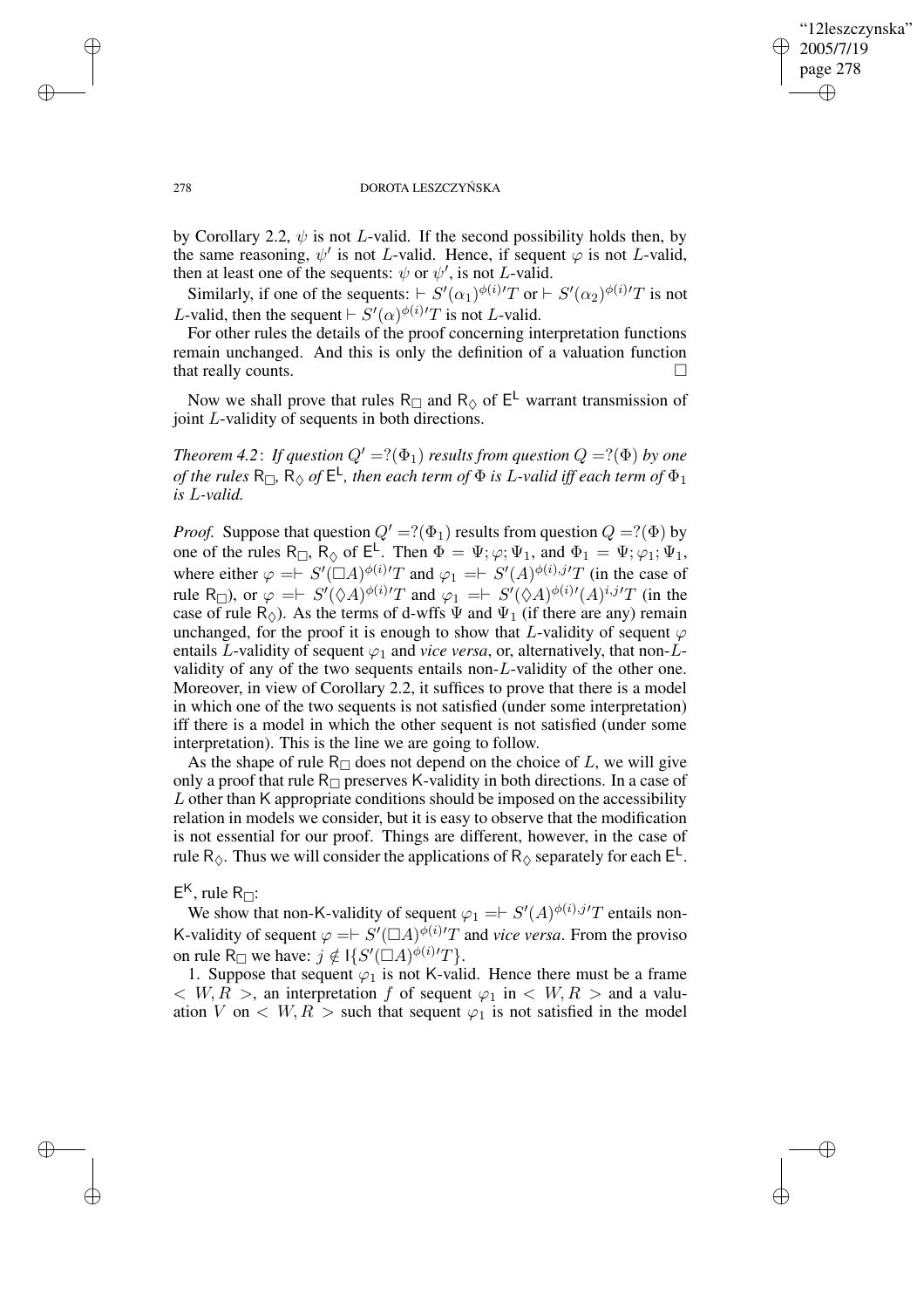✐

 $\langle W, R, V \rangle$ . In particular,  $V(A, f(j)) = 0$ . We shall construct an interpretation f \* of sequent  $\varphi$  in  $\langle W, R \rangle$  such that  $\varphi$  is not satisfied in model  $\langle W, R, V \rangle$  under  $f$ \*.

✐

✐

✐

✐

First, observe that the set of numerals  $\{S'(\Box A)^{\phi(i)}T\}$  is a (proper) subset of the set  $\mathbb{I}\{S'(A)^{\phi(i),j'}T\}$ , and analogously for sets  $\mathbb{I}[S'(\Box A)^{\tilde{\phi}(i)}T]$  and  $\mathbb{E}[S'(A)^{\phi(i),j'}T]$ . Let  $f^*: \mathbb{E}[S'(\Box A)^{\phi(i)}T] \rightarrow W$  be a function such that  $f*$  and f assign the same values (possible worlds) to the numerals from the set  $\{S'(\Box A)^{\phi(i)}T\}$ . Assume that  $\langle k, k'\rangle$  is a pair of numerals such that  $\langle k, k' \rangle \in |[S'(\Box A)^{\phi(i)/T}]$ . Then we have  $\langle k, k' \rangle \in |[S'(A)^{\phi(i),j'}T]$ , and  $f^*(k) = f(k)$  as well as  $f^*(k') = f(k')$ . Since f is an interpretation of  $\vdash S'(A)^{\phi(i),j'}T$  in  $\lt W, R >$ , it must be the case that  $\lt f(k), f(k') > \in R$ , and, thus,  $\langle f * (k), f * (k') \rangle \in R$ . We have established that if  $\langle k, k' \rangle \in$  $\mathbb{I}[S'(\square A)^{\phi(i)}T]$ , then  $\lt f*(k), f*(k') \gt \in R$ . Hence  $f*$  is an interpretation of the sequent  $\vdash S'(\square A)^{\phi(i)}T$  in  $\lt W, R >$ .

Second, observe that numeral  $i$  immediately precedes numeral  $j$  in the index of the wff  $(A)^{\phi(i),j}$ . Thus the ordered pair  $\langle i, j \rangle$  is an element of the set  $\mathbb{E}[S'(A)^{\phi(i),j'}T]$ . As f is an interpretation of sequent  $\varphi_1$  in  $\langle W, R \rangle$ , the world  $f(j)$  must be accessible from world  $f(i)$ . Hence, in view of  $V(A, f(j)) = 0$ , it follows that  $V(\Box A, f(i)) = 0$  and also  $V(\Box A, f * (i)) = 0$ . Therefore the sequent  $\varphi = \int S'(\Box A)^{\phi(i)}T$  is not satisfied in model  $\langle W, R, V \rangle$  under f∗.

2. Suppose that the sequent  $\varphi$  is not K-valid. As above, we will consider an arbitrary frame  $\langle W, R \rangle$ , an interpretation f of sequent  $\varphi =$  $\vdash S'(\Box A)^{\phi(i)}T$  in  $\lt W, R >$ , and a valuation  $V$  on  $\lt W, R >$  such that  $\varphi$ is not satisfied in the model  $\langle W, R, V \rangle$ . Since  $V(\square A, f(i)) = 0$ , there must be a world w in W accessible from  $f(i)$  and such that  $V(A, w) = 0$ . Now we shall define an interpretation  $f*$  of sequent  $\varphi_1$  in  $\langle W, R \rangle$  and show that  $\varphi_1$  is not satisfied in  $\langle W, R, V \rangle$  under  $f$ \*.

Let function  $f*$  be an extension of f such that  $f * (k) = f(k)$  for each  $k \neq j$  and  $f * (j) = w$ . Assume that  $\langle k, k' \rangle$  is an arbitrary ordered pair such that  $\langle k, k' \rangle \in |[S'(A)^{\phi(i), j'}T]$ . If  $k' \neq j$ , then  $\langle k, k' \rangle \in$  $\prod [S'(\Box A)^{\phi(i)}T]$ . Hence  $\lt f(k), f(k') \gt \in R$  (because f is an interpretation of  $\vdash S'(\Box A)^{\phi(i)}T$  in  $\lt W, R >$ ) and thus also  $\lt f * (k), f * (k') > \in R$ . If  $k' = j$ , then  $\lt k, k' \gt \lt \lt i, j \gt$  (this follows from the proviso on rule R<sub> $\Box$ </sub>). Therefore, on the basis of  $\langle f(i), w \rangle \in R$ , we have  $\langle f * (i), f * (j) \rangle \in \overline{R}$ . Thus  $f^*$  is an interpretation of  $\vdash S'(A)^{\phi(i),j'}T$  in  $\lt W, R > 0$ .

For every term  $(B_n)^{\phi(i_n)}$  of S and T:  $V(B_n, f * (i_n)) = V(B_n, f(i_n)) =$ 0. Since  $V(A, w) = 0$  and  $w = f * (j)$ , we get  $V(A, f * (j)) = 0$ . Hence the sequent  $\vdash S'(A)^{\phi(i),j'}T$  is not valid in  $\lt W, R >$  under  $f$ \*.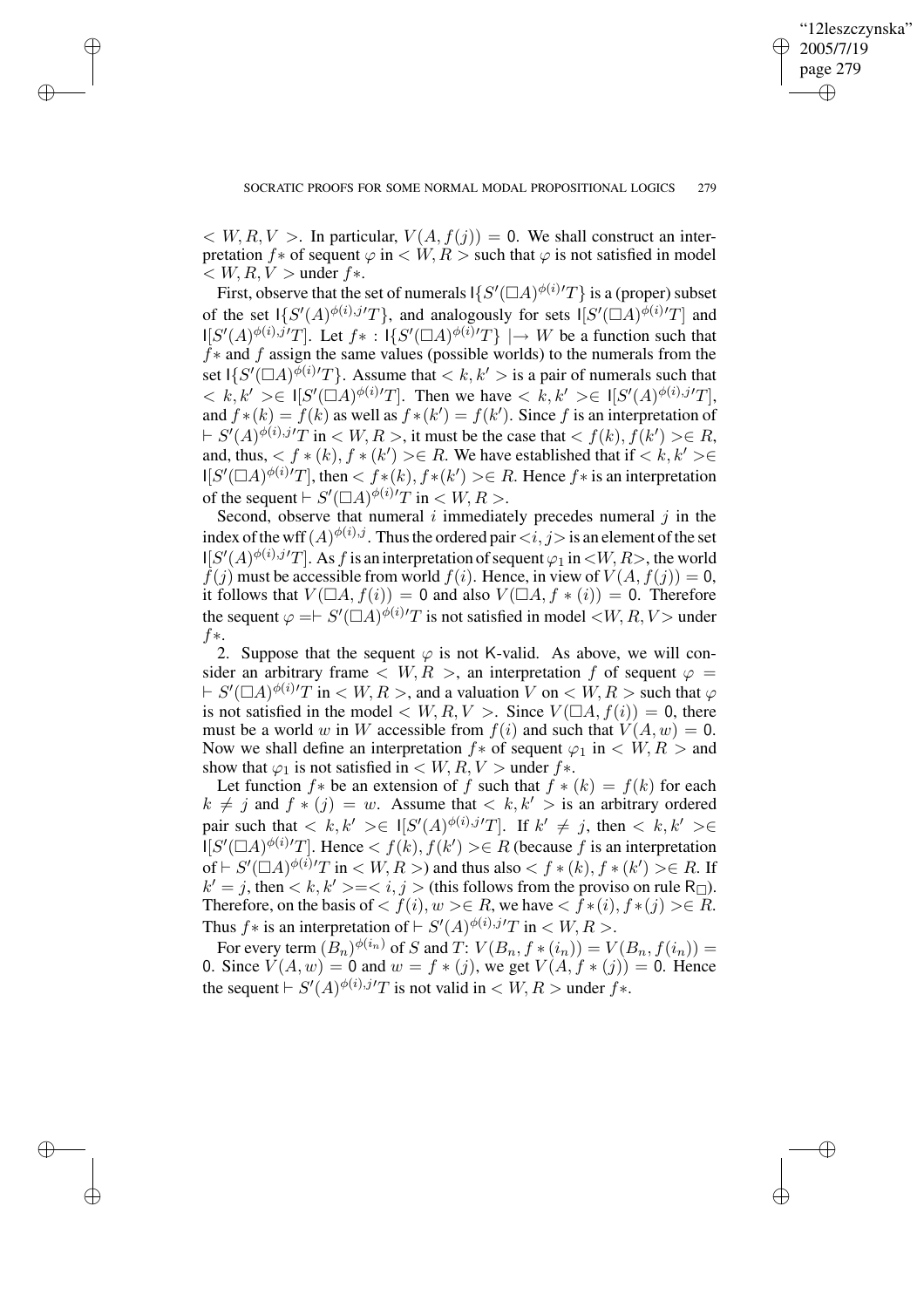✐

### 280 DOROTA LESZCZYŃSKA

 $E^{K}$ , rule R<sub> $\diamond$ </sub>:

We will show that the lack of K-validity of sequent  $\varphi_1 = \models S'(\Diamond A)^{\phi(i)}$  $(A)^{i,j'}T$  is tantamount to the lack of K-validity of sequent  $\varphi = \models S'(\Diamond A)^{\phi(i)}$ T. From the proviso on rule  $R_{\lozenge}$  we have:  $\langle i, j \rangle \in I[S'(\lozenge A)^{\phi(i)}T]$ . Observe that since j is *not new* in sequent  $\varphi_1$ , the sets:  $1\{S'(\Diamond A)^{\phi(i)}T\}$  and  $\mathbb{E}[S'(\Diamond A)^{\phi(i)/}(A)^{i,j'}T]$ , as well as the sets:  $\mathbb{E}[S'(\Diamond A)^{\phi(i)/}T]$  and  $\mathbb{E}[S'(\Diamond A)^{\phi(i)/}T]$  $(A)^{i,j'}T$ , are equal. Hence any interpretation of one of the sequents in an arbitrary frame is also an interpretation of the other sequent in the same frame.

1. Assume that sequent  $\varphi_1 = \models S'(\Diamond A)^{\phi(i)}(A)^{i,j}T$  is not K-valid. Then there exist: a frame  $\lt W, R >$ , an interpretation f of sequent  $\varphi_1$  in this frame, and a valuation V on  $\lt W, R >$  such that for each term  $(B_n)^{\phi(i_n)}$ of S or T:  $V(B_n, f(i_n)) = 0$  as well as  $V(\Diamond A, f(i)) = 0$ . It follows that the sequent  $\varphi = \int S'(\hat{\Diamond A})^{\phi(i)}T$  is not satisfied in the model  $\langle W, R, V \rangle$ under f.

2. Suppose that sequent  $\varphi = \vdash S'(\Diamond A)^{\phi(i)/}T$  is not K-valid. Then for some frame  $\langle W, R \rangle$ , some interpretation f of  $\vdash S'(\Diamond A)^{\phi(i)}T$  in  $\langle W, R \rangle$ , and some V on  $\langle W, R \rangle$ , the sequent  $\varphi$  is not satisfied in  $\langle W, R, V \rangle$  under f. In particular,  $V(\Diamond A, f(i)) = 0$ . The interpretation f of sequent  $\varphi$  in  $\langle W, R \rangle$  is, as we have observed, also an interpretation of sequent  $\varphi_1 = \models S'(\Diamond A)^{\phi(i)/}(A)^{i,j'}T$  in  $\lt W, R >$ . From the proviso on rule  $R_{\Diamond}$  we get  $\langle i, j \rangle \in I[S'(\Diamond A)^{\phi(i)}T]$ . Therefore world  $f(j)$  is accessible from  $f(i)$  in frame  $\langle W, R \rangle$ . Thus  $V(A, f(j)) = 0$ . Hence the sequent  $\vdash S'(\Diamond A)^{\phi(i)}(A)^{i,j'}T$  is not K-valid. This ends the proof for  $\mathsf{E}^{\mathsf{K}}$ .

 $E^D$ , rule  $R_{\diamondsuit}$ :

We shall prove that the lack of D-validity of sequent  $\varphi_1 = \models S'(\Diamond A)^{\phi(i)}$  $(A)^{i,j'}T$  yields the lack of D-validity of sequent  $\varphi = \int S'(\Diamond A)^{\phi(i)}T$  and *vice versa*. From the proviso on rule  $R_{\lozenge}$  of the calculus  $E^{\mathsf{D}}$  we have:  $0< i,j> \in I[S'(\Diamond A)^{\phi(i)}T]$  or  $j \notin I\{S'(\Diamond A)^{\phi(i)}T\}$ . If  $< i,j> \in I[S']$  $(\Diamond A)^{\phi(i)}T$ , then the reasoning goes as for K, with the exception that the accessibility relation is now extendable. We assume that  $j \notin \overline{I}{S'(\Diamond A)^{\phi(i)}T}$ .

1. Suppose that  $\varphi_1 = \models S'(\Diamond A)^{\phi(i)}(A)^{i,j}T$  is not D-valid. Again, there exist: a frame  $\lt W, R \gt$  (where R is extendable), an interpretation f of  $\varphi_1$ in that frame, and a valuation V on  $\lt W, R >$  such that  $\varphi_1$  is not satisfied in  $\langle W, R, V \rangle$  under f. Now we need to define an interpretation f $*$  of sequent  $\varphi = \vDash S'(\Diamond A)^{\phi(i)/}T$  in  $\lt W, R >$ . For that purpose it is enough to assume that f∗ and f assign the same values (*i.e.* possible worlds) to the numerals from  $\{S'(\Diamond A)^{\phi(i)}T\}$ . Under this assignment, for each term  $(B_n)^{\phi(i_n)}$  of S or T we have  $V(B_n, f * (i_n)) = V(B_n, f(i_n)) = 0$ , and also

✐

✐

✐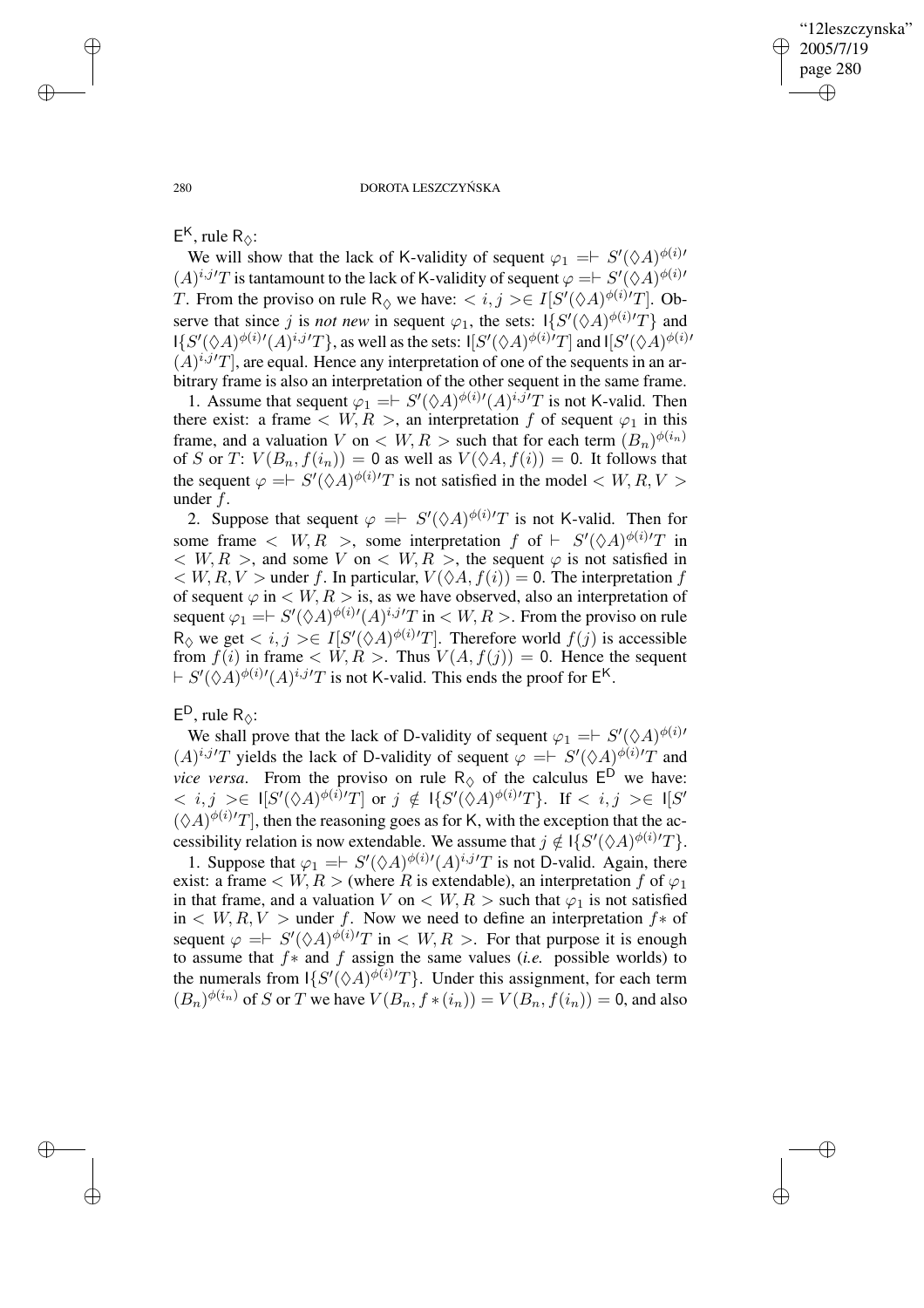✐

 $V(\Diamond A, f * (j)) = V(\Diamond A, f(j)) = 0$ . Hence sequent  $\vdash S'(\Diamond A)^{\phi(i)}T$  is not satisfied in  $\lt W, R, V >$  under  $f$ \*.

2. Suppose that sequent  $\varphi = \int S'(\Diamond A)^{\phi(i)}T$  is not D-valid. Again, for a certain frame  $\langle W, \overline{R} \rangle$  (where R is extendable), some interpretation f of  $\vdash S'(\Diamond A)^{\phi(i)}T$  in  $\lt W, R >$ , and some V on  $\lt W, R >$ , the sequent  $\varphi$ is not satisfied in  $\langle W, R, V \rangle$  under f. In particular,  $V(\Diamond A, f(i)) = 0$ . As R is extendable, there must be  $w \in W$  such that  $\langle f(i), w \rangle \in R$  and, obviously,  $V(A, w) = 0$ . Now we need an interpretation  $f^*$  of the sequent  $\varphi_1 = \int S'(\hat{\vee}A)^{\phi(i)}(A)^{i,j}T$  in  $\langle W, R \rangle$  such that  $\varphi_1$  is not satisfied in  $K < W, R, V >$  under  $f *$ . We define  $f *$  similarly as in the case  $E<sup>K</sup>$ , rule R<sub> $\Box$ </sub>, and put  $f * (j) = w$ .

# $E^{K4}$ , rule R<sub> $\diamond$ </sub>:

✐

✐

✐

✐

We prove that the lack of K4-validity of sequent  $\varphi_1 = \vdash S'(\Diamond A)^{\phi(i)/}(A)^{i,j}$ T yields the lack of K4-validity of sequent  $\varphi = \int S'(\Diamond A)^{\phi(i)/T}$ , and conversely. From the proviso on rule R<sub> $\diamond$ </sub> of the calculus  $E^{K4}$  we have:  $\lt i, j \gt \in$  $\mathbb{E}[S'(\Diamond A)^{\phi(i)}T]$  or, for some numeral k, both  $\langle i, k \rangle$  and  $\langle k, j \rangle$  are the elements of  $\left|\left|S'(\Diamond A)^{\phi(i)}T\right|\right|$ . If  $\langle i, j \rangle \in \left| \left|S'(\Diamond A)^{\phi(i)}T\right|\right|$ , then the reasoning goes as for K, with the exception that the accessibility relation in the frames we consider is transitive. Suppose that the second possibility holds, that is for some numeral k both  $\langle i, k \rangle$  and  $\langle k, j \rangle$  are the elements of  $\mathsf{I}[S'(\Diamond A)^{\phi(i)\prime}T].$ 

Since no new numeral occurs in sequent  $\varphi_1$  the sets:  $\frac{1}{S'(\Diamond A)^{\phi(i)}T}$ and  $\{S'(\Diamond A)^{\phi(i)}(A)^{i,j'}T\}$  are equal, whereas the sets:  $\{S'(\Diamond A)^{\phi(i)}T\}$  and  $\mathbb{I}[S'(\hat{\Diamond} A)^{\phi(i)/}(A)^{i,j'}T]$  differ at most with respect to pair  $$ . It is easy to observe that if sequent  $\varphi_1$  results from sequent  $\varphi$  on the second part of the proviso (as we have assumed) then any interpretation of one of the sequents in a transitive frame is also an interpretation of the other sequent in the same frame.

1. Suppose that sequent  $\varphi_1 = \vdash S'(\Diamond A)^{\phi(i)}(A)^{i,j}T$  is not K4-valid. Again, there exist: a frame  $\langle W, R \rangle$  (where R is transitive), an interpretation f of sequent  $\varphi_1$  in this frame, and a valuation V on  $\langle W, R \rangle$ such that for each term  $(B_n)^{\phi(i_n)}$  of S and T:  $V(B_n, f(i_n)) = 0$ , as well as  $V(\Diamond A, f(i)) = 0$ . It follows that the sequent  $\varphi = \vdash S'(\Diamond A)^{\phi(i)}T$  is not satisfied in model  $\langle W, R, V \rangle$  under f.

2. Suppose that sequent  $\varphi = \vdash S'(\check{\Diamond} A)^{\phi(i)/}T$  is not K4-valid. Hence for some frame  $\lt W, R >$  such that R is transitive, for some interpretation f of  $\vdash S'(\Diamond A)^{\phi(i)}T$  in  $\lt W, R >$ , and for some V on  $\lt W, R >$ , the sequent  $\varphi$  is not satisfied in  $\langle W, R, V \rangle$  under f. In particular,  $V(\Diamond A, f(i)) = 0$ . By the proviso on rule  $\mathsf{R}_{\Diamond}$ , there is a numeral k such that both  $\langle i, k \rangle$  and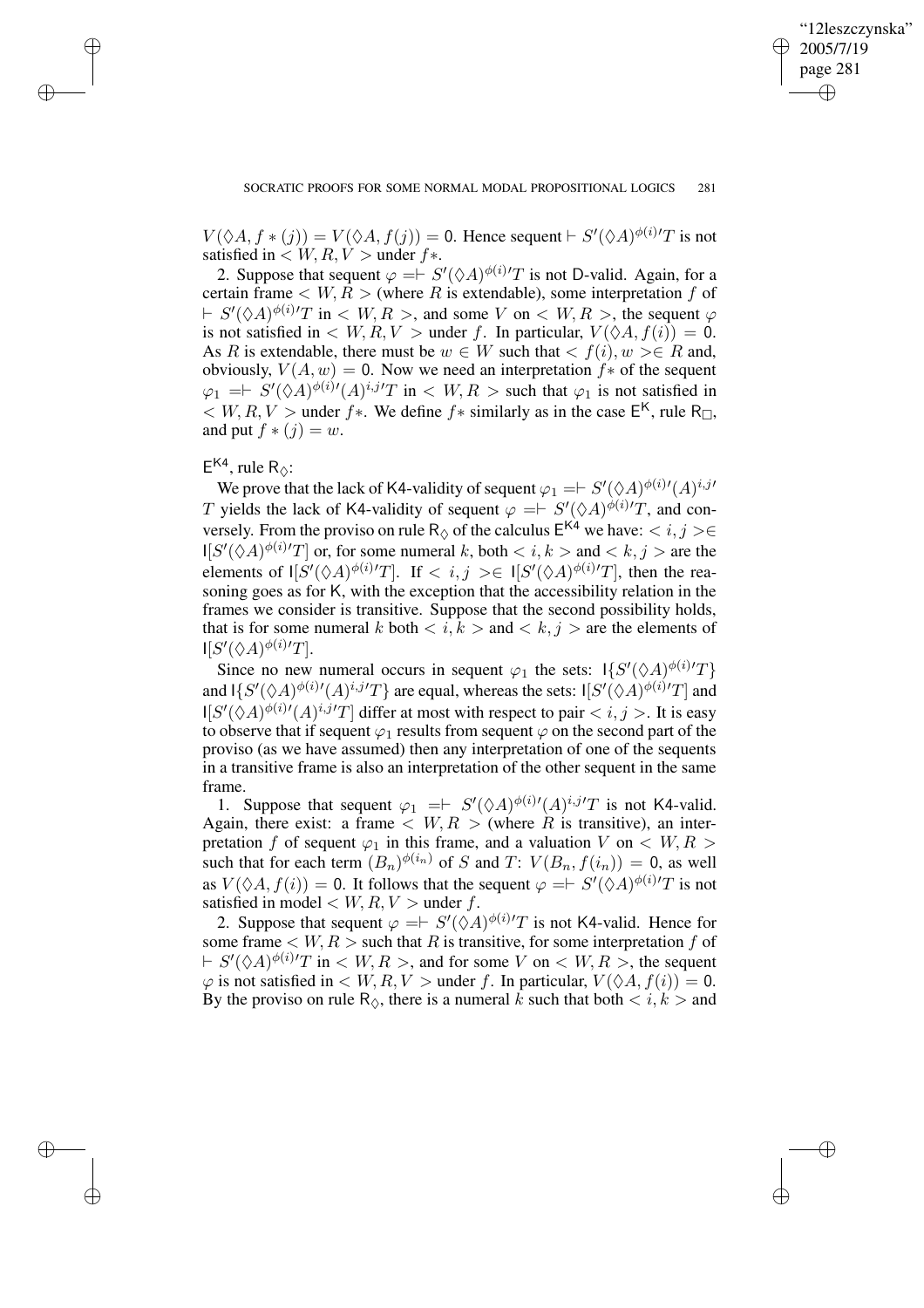✐

## 282 DOROTA LESZCZYŃSKA

 $\langle k, j \rangle$  are the elements of  $\left[ S'(\Diamond A)^{\phi(i)/}T \right]$ . Thus, in view of transitivity of R, we have  $V(A, f(j)) = 0$ . Therefore the sequent  $\vdash S'(\Diamond A)^{\phi(i)}(A)^{i,j}T$ is not valid in  $\langle W, R \rangle$  under f.

# $E^{\mathsf{T}}$ , rule R<sub> $\diamond$ </sub>:

We shall prove that the lack of T-validity of sequent  $\varphi_1 = \models S'(\Diamond A)^{\phi(i)}$  $(A)^{i,j'}T$  is tantamount to the lack of T-validity of sequent  $\varphi = \models S'(\Diamond A)^{\phi(i)}$ T. From the proviso on rule R<sub> $\diamond$ </sub> of calculus  $E^T$  we have:  $\langle i, j \rangle \geq \epsilon$  $\mathbb{E}[S'(\Diamond A)^{\phi(i)/}T]$  or  $j = i$ . We suppose that the second possibility holds and observe, as in the previous case, that under this assumption any interpretation of one of the sequents in a reflexive frame is also an interpretation of the other sequent in the same frame.

1. Suppose that sequent  $\varphi_1 = \models S'(\Diamond A)^{\phi(i)}(A)^{i,j}T$  is not T-valid. Then there exist: a frame  $\langle W, R \rangle$  (where R is reflexive), an interpretation f of  $\varphi_1$  in  $\langle W, R \rangle$ , and a valuation V on  $\langle W, R \rangle$  such that for each term  $(B_n)^{\phi(i_n)}$  of S or T,  $V(B_n, f(i_n)) = 0$  as well as  $V(\Diamond A, f(i)) = 0$ . Hence sequent  $\varphi = \int S'(\Diamond A)^{\phi(i)/}T$  is not satisfied in  $\langle W, R, V \rangle$  under f.

2. Suppose that sequent  $\varphi = \rightarrow S'(\Diamond A)^{\phi(i)/}T$  is not T-valid. Then there exist: a frame  $\langle W, R \rangle$ , where R is reflexive, an interpretation f of  $\varphi$ in  $\langle W, R \rangle$ , and a valuation V on  $\langle W, R \rangle$  such that  $\varphi$  is not satisfied in model  $\langle W, R, V \rangle$  under f. In particular,  $V(\Diamond A, f(i)) = 0$ . Since  $j = i$  and R is reflexive, we have  $V(A, f(j)) = 0$ . Thus the sequent  $\varphi_1 = \vdash S'(\Diamond A)^{\phi(i)/}(A)^{i,j'}T$  is not satisfied in  $\langle W, R, V \rangle$  under f.

# $E^{KB}$ , rule R<sub> $\diamond$ </sub>:

Again, we shall prove that non-KB-validity of sequent  $\varphi_1 = \models S'(\Diamond A)^{\phi(i)}$  $(A)^{i,j'}T$  is equivalent to non-KB-validity of sequent  $\varphi =\n\begin{cases}\n-S'(\Diamond A)^{\phi(i)}T.\n\end{cases}$ From the proviso on rule R<sub> $\diamond$ </sub> of the calculus  $E^{K\hat{B}}$  we have:  $\langle i, j \rangle \in I[S']$  $(\Diamond A)^{\phi(i)}T]$  or  $\lt j, i \gt \in \text{I}[S'(\Diamond A)^{\phi(i)}T]$ . We suppose that the second possibility holds. As in previous cases, we may observe that each interpretation of one of the sequents in a symmetric frame is an interpretation of the second sequent in the same frame.

1. For the first implication the reasoning is the same as that for rule  $R_{\lozenge}$  of calculus  $E^{K4}$  or  $E^{T}$  (with the exception that R is symmetric).

2. For the second one suppose that sequent  $\varphi = \rightarrow S'(\Diamond A)^{\phi(i)}T$  is not KB-valid. It follows that there are: a frame  $\lt W, R >$ , where R is symmetric, an interpretation f of  $\varphi$  in  $\lt W, R >$ , and a valuation V on  $\lt W, R >$ such that, first,  $B_n$  is false in  $f(i_n)$  for each term  $(B_n)^{\phi(i_n)}$  of S or T, and second,  $V(\Diamond A, f(i)) = 0$ . Since the ordered pair  $\langle j, i \rangle$  is an element of  $\mathbb{E}[S'(\Diamond A)^{\phi(i)/}T]$  and R is symmetric, formula A is false in  $f(j)$ . Therefore

✐

✐

✐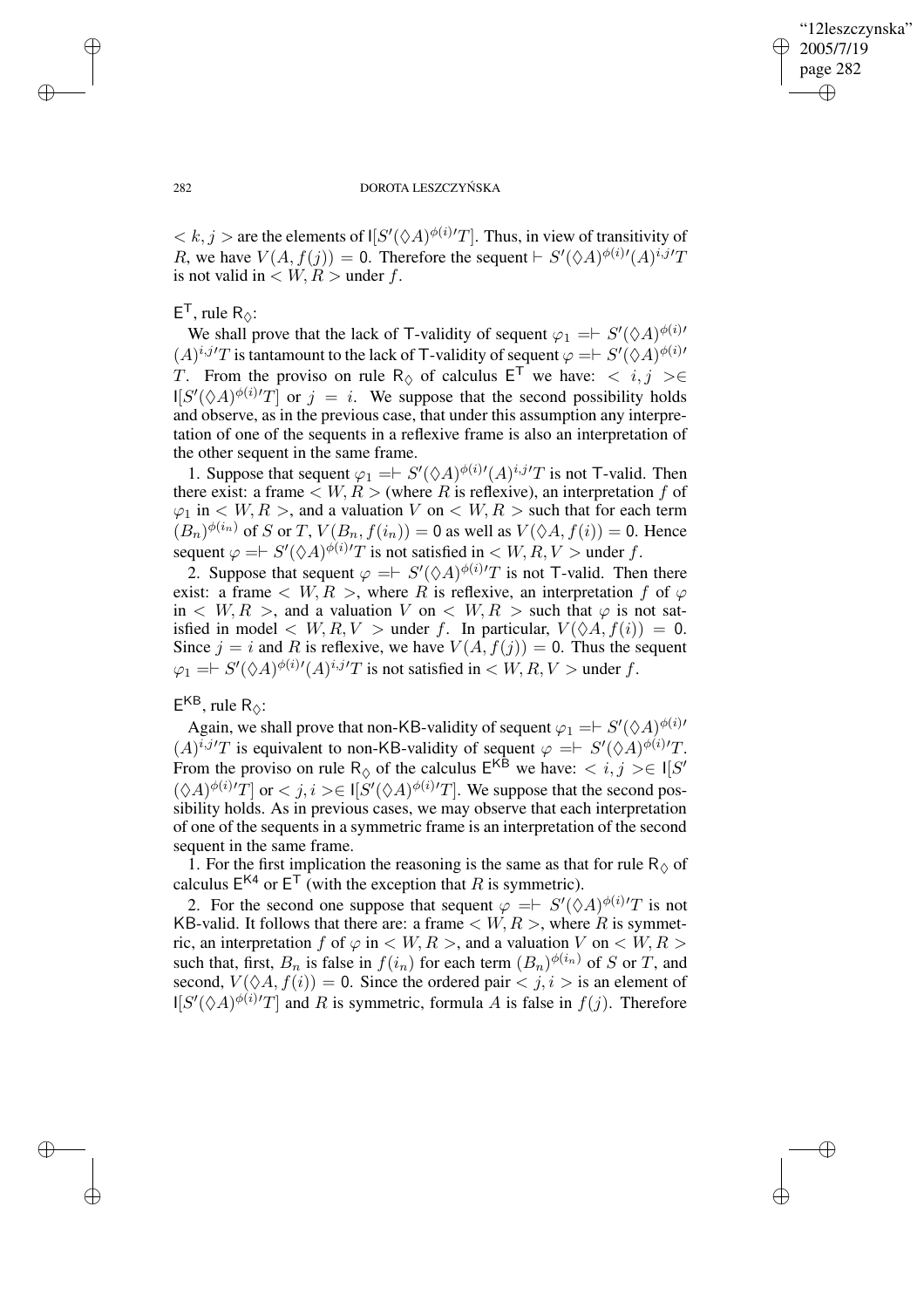✐

the sequent  $\varphi_1 = \vdash S'(\Diamond A)^{\phi(i)/}(A)^{i,j}T$  is not satisfied in  $\langle W, R, V \rangle$  under f.

 $E^{S4}$ , rule R<sub> $\diamond$ </sub>:

✐

✐

✐

✐

The reasoning goes as for  $E^{\mathsf{K}}$  if  $\langle i, j \rangle \in I[S'(\Diamond A)^{\phi(i)/T}]$ ; as for  $E^{\mathsf{K4}}$  if for some numeral  $k: \langle i, k \rangle, \langle k, j \rangle \in I[S'(\Diamond A)^{\phi(i)/}T]$ ; and as for  $\mathsf{E}^{\mathsf{T}}$  if  $j = i$ .

 $E^{S5}$ , rule R<sub> $\diamond$ </sub>:

The reasoning is a combination of those for calculi  $E^{K}$ ,  $E^{K4}$ ,  $E^{T}$  and  $E^{KB}$ . П

It is clear that from Theorem 4.1 and Theorem 4.2 we get:

*Corollary* 4.1: *If question*  $Q' = ?(\Phi')$  *results from question*  $Q = ?(\Phi)$  *by a rule of* E L *, then each term of* Φ *is* L*-valid iff each term of* Φ 0 *is* L*-valid.*

Lemma 4.1: If  $\varphi$  is a sequent of the form:  $\vdash S'(C)^{\phi(i)\prime}T'(\neg C)^{\phi^*(i)\prime}U$ , or of  $\mathit{the form:}\ \vdash S'(\neg C)^{\phi^*(i)}T'(C)^{\phi(i)'}U, \ \mathit{then}\ \varphi\ \mathit{is}\ \mathit{L}\text{-valid}.$ 

*Proof.* Let  $\lt W, R >$  stand for an arbitrary frame. Suppose that  $\varphi$  is of one of the forms specified above. If  $\varphi$  is not interpretable in frame  $\langle W, R \rangle$ then, by Corollary 2.1,  $\varphi$  is valid in  $\langle W, R \rangle$ . Suppose that there exists an interpretation f of  $\varphi$  in  $\lt W, R >$ . Let V be a valuation on  $\lt W, R >$ . Then either  $V(C, f(i)) = 1$  or  $V(\neg C, f(i)) = 1$ . As V was an arbitrary valuation, the sequent  $\varphi$  is valid in frame  $\langle W, R \rangle$  under f. But, as  $\langle W, R \rangle$  was an arbitrary frame and f was an arbitrary interpretation of  $\varphi$  in  $\langle W, R \rangle$ , the sequent  $\varphi$  is valid in every frame, independently of the properties of R.  $\square$ 

*Theorem 4.3*: (soundness) *If there exists a Socratic proof of a sequent*  $\vdash (A)^1$  in  $E^{\mathsf{L}}$ , then the formula A is L-valid.

*Proof.* Let  $s = s_1, s_2, ..., s_n$  be a Socratic proof of  $\vdash (A)^1$  in  $\mathsf{E}^{\mathsf{L}}$ . Thus  $s_1 =$ ?( $\vdash$   $(A)^{1}$ ) and  $s_{n}$  =?( $\Phi$ ), where each term of  $\Phi$  is of the form  $\vdash S'(C)^{\phi(i)/}T'(\neg C)^{\phi^*(i)/}U$ , or of the form  $\vdash S'(\neg C)^{\phi^*(i)/}T'(C)^{\phi(i)/}U$ . By Lemma 4.1 each term of  $\Phi$  is *L*-valid. By Corollary 4.1, if question  $s_{i+1}$  =?( $\Phi_{i+1}$ ) results from question  $s_i$  =?( $\Phi_i$ ) (where  $1 \leq i \leq n$ ) and each term of  $\Phi_{i+1}$  is L-valid, then each term of  $\Phi_i$  is L-valid. Hence (by induction), the sequent  $\vdash (A)^{1}$  is L-valid. Therefore, in view of Theorem 2.1, the formula A of language M is L-valid.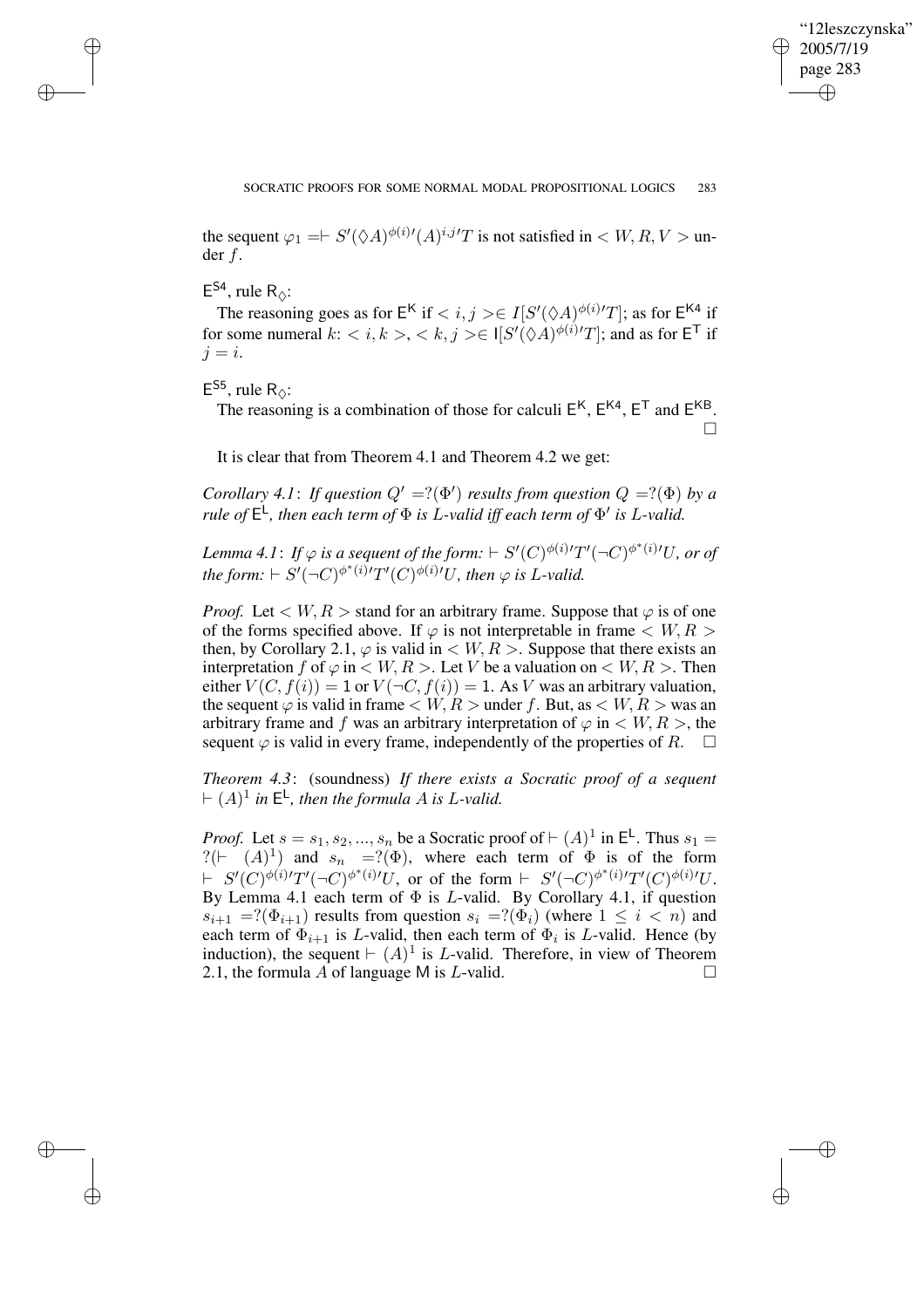$\bigoplus$ 

 $\bigoplus$ 

# 284 DOROTA LESZCZYŃSKA

# APPENDIX 1

The list of inferential rules of the calculus  $E^*$  written down without using the α, β-notation:

| $L_{\wedge}$ :      | $?(\Phi;S'A \wedge B'T \vdash C;\Psi)$<br>$?(\Phi;S'A'B'T\vdash C;\Psi)$                                                              | $R_{\wedge}$ :      | $?(\Phi;S\vdash A\wedge B;\Psi)$<br>$?(\Phi;S\vdash A;S\vdash B;\Psi)$                                             |
|---------------------|---------------------------------------------------------------------------------------------------------------------------------------|---------------------|--------------------------------------------------------------------------------------------------------------------|
| $L_{\neg V}$ :      | $?(\Phi; \! S'\neg(A\!\vee\! B)'T\!\vdash\! C;\! \Psi)$<br>$?(\Phi;S'\neg A'\neg B'T\vdash C;\Psi)$                                   | $R_{\neg \vee}$ :   | $?(\Phi;S\vdash\neg(A\vee B);\Psi)$<br>$\overline{?(\Phi;S\vdash\neg A;S\vdash\neg B;\Psi)}$                       |
| $L\rightarrow$ :    | $?(\Phi;S'A \rightarrow B'T \vdash C;\Psi)$<br>$7(\Phi;S'-A'T\vdash C;S'B'T\vdash C;\Psi)$                                            | $R_{\rightarrow}$ : | $\frac{\gamma(\Phi;S\vdash A\to B;\Psi)}{\gamma(\Phi;S'A\vdash B;\Psi)}$                                           |
|                     | $\mathsf{L}_{\neg \rightarrow} : \ \frac{?(\Phi;S' \neg (A \rightarrow B)' T \vdash C; \Psi)}{?(\Phi;S'A' \neg B' T \vdash C; \Psi)}$ |                     | $R_{\neg \rightarrow}$ : $\frac{?(\Phi;S\vdash \neg(A\rightarrow B);\Psi)}{?(\Phi;S\vdash A;S\vdash \neg B;\Psi)}$ |
| $L_{\neg \wedge}$ : | $?(\Phi;S'\neg(A\wedge B)'T\vdash C;\Psi)$<br>$7(\Phi;S'-A'T\vdash C;S'-B'T\vdash C;\Psi)$                                            |                     | $R_{\neg\wedge}$ : $\frac{?(\Phi;S\vdash\neg(A\wedge B);\Psi)}{?(\Phi;S'A\vdash\neg B;\Psi)}$                      |
| $L_{\vee}$ :        | $?(\Phi;S'A \vee B'T \vdash C;\Psi)$<br>$?(\Phi; S'A'T \vdash C; S'B'T \vdash C; \Psi)$                                               | $R_V$ :             | $?(\Phi;S\vdash A\vee B;\Psi)$<br>$\overline{?(\Phi;S'\neg A\vdash B;\Psi)}$                                       |
| $L_{\neg \neg}$ :   | $?(\Phi;S' \neg\neg A'T \vdash C; \Psi)$<br>$?(\Phi; SA'T \vdash C; \Psi)$                                                            |                     | R <sub>nn</sub> : $\frac{?(\Phi;S\vdash \neg\neg A;\Psi)}{?(\Phi;S\vdash A;\Psi)}$                                 |

# APPENDIX 2

The list of inferential rules of calculi  $E^{\mathsf{L}}$  written down without using the  $\alpha, \beta$ notation:

| $R_{\wedge}$ :  | $?(\Phi; \vdash S'(A \land B)^{\phi(i)}T; \Psi)$<br>$\overline{T(\Phi; \vdash S'(A)^{\phi(i)}T; \vdash S'(B)^{\phi(i)}T; \Psi)}$                          |                         | $R_{\neg\wedge}$ : $\frac{?(\Phi; \vdash S'(\neg(A \wedge B))^{\phi(i)}T; \Psi)}{?(\Phi; \vdash S'(\neg A)^{\phi(i)}'(\neg B)^{\phi(i)}T; \Psi)}$        |
|-----------------|-----------------------------------------------------------------------------------------------------------------------------------------------------------|-------------------------|----------------------------------------------------------------------------------------------------------------------------------------------------------|
|                 | $R_{\neg\vee}$ : $\frac{?(\Phi; \vdash S'(\neg(A \lor B))^{\phi(i)}T; \Psi)}{?(\Phi; \vdash S'(\neg A)^{\phi(i)}T; \vdash S'(\neg B)^{\phi(i)}T; \Psi)}$  | $R_{\vee}$ :            | $\frac{?(\Phi; \vdash S'(A \lor B)^{\phi(i)\prime}T; \Psi)}{?(\Phi; \vdash S'(A)^{\phi(i)\prime}(B)^{\phi(i)\prime}T; \Psi)}$                            |
|                 | $R \rightarrow : \frac{?(\Phi; \vdash S'(\neg(A \rightarrow B))^{\phi(i)}T; \Psi)}{?(\Phi; \vdash S'(A)^{\phi(i)}T; \vdash S'(\neg B)^{\phi(i)}T; \Psi)}$ | $R_{\rightarrow}$ :     | $\frac ?(\Phi ;\vdash S'(A\to B)^{\phi(i)\,\prime}T;\Psi)}{?(\Phi ;\vdash S'(\neg A)^{\phi(i)\,\prime}(B)^{\phi(i)\,\prime}T;\Psi)}$                     |
|                 | R <sub>77</sub> : $\frac{?(\Phi; \vdash S'(\neg\neg A)^{\phi(i)}T; \Psi)}{?(\Phi; \vdash S'(A)^{\phi(i)}T; \Psi)}$                                        |                         |                                                                                                                                                          |
|                 | $R_{\neg\Box}$ : $\frac{?(\Phi; \vdash S'(\neg \Box A)^{\phi(i)}T; \Psi)}{?(\Phi; \vdash S'(\Diamond \neg A)^{\phi(i)}T; \Psi)}$                          |                         | $\mathsf{R}_{\neg\lozenge}\!\!:\ \ \tfrac{?(\Phi;\vdash S'(\neg\lozenge A)^{\phi(i)\prime}T;\Psi)}{?(\Phi;\vdash S'(\Box\neg A)^{\phi(i)\prime}T;\Psi)}$ |
| $R_{\square}$ : | $?(\Phi;\vdash S'(\Box A)^{\phi(i)\prime}T;\Psi)$<br>$\overline{?(\Phi; \vdash S'(A)^{\phi(i), j'}T; \Psi)}$                                              | $\mathsf{R}_\lozenge$ : | $?(\Phi; \vdash S'(\Diamond A)^{\phi(i)}T; \Psi)$<br>$\frac{\gamma(\Phi; \vdash S'(\Diamond A)^{\phi(i)}\prime(A)^{i,j'}T;\Psi)}$                        |

 $\bigoplus$ 

 $\oplus$ 

 $\bigoplus$